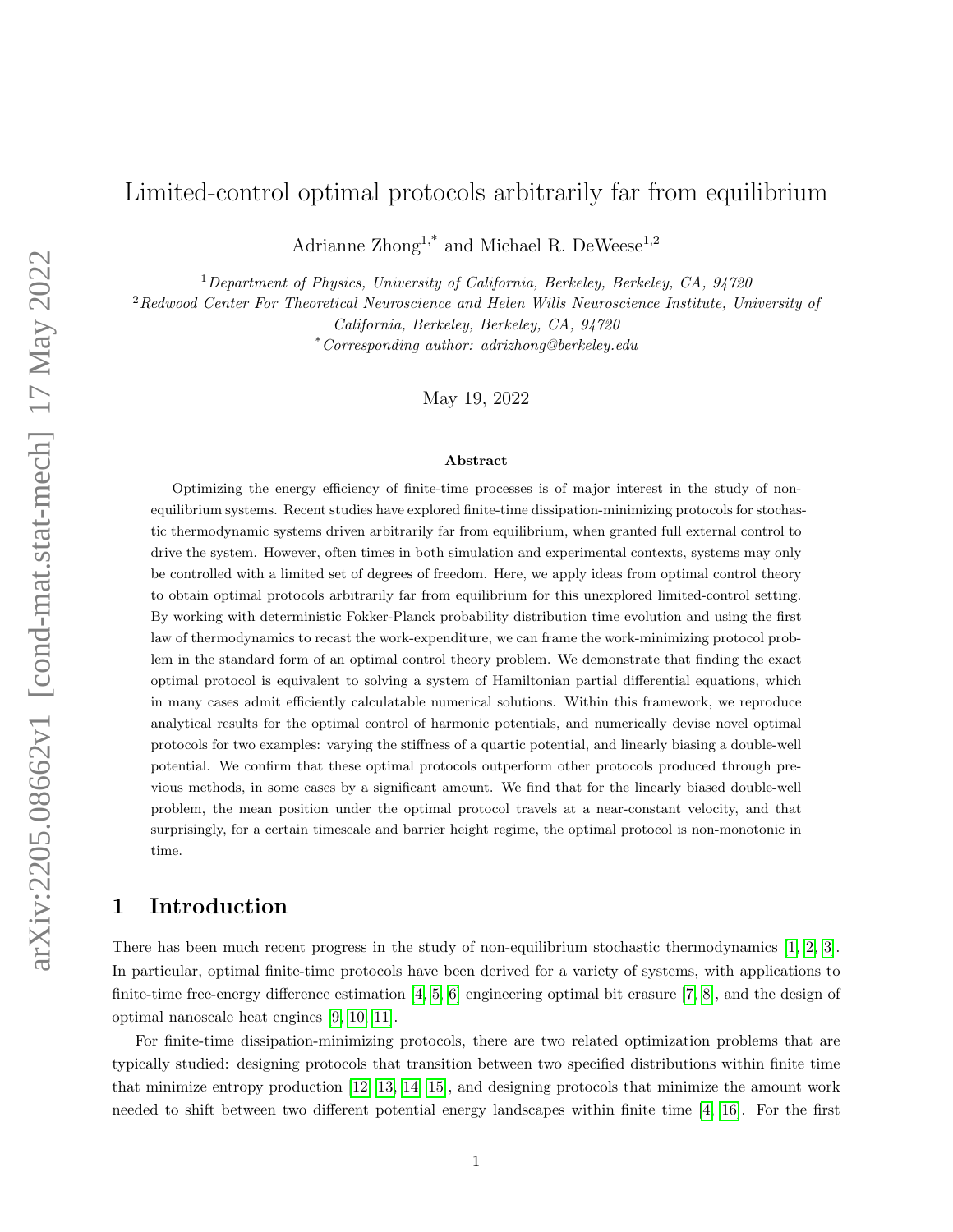problem, methods have been devised to fully control probability density evolution arbitrarily far from equilibrium [\[17,](#page-14-7) [18,](#page-14-8) [19\]](#page-14-9), establishing deep ties with optimal transport theory [\[12,](#page-14-2) [20,](#page-14-10) [13\]](#page-14-3) and culminating in the derivation of an absolute geometric lower bound for finite-time entropy production in terms of the  $L^2$ -Wasserstein distance [\[13,](#page-14-3) [14,](#page-14-4) [15,](#page-14-5) [21\]](#page-14-11). Crucially, however, full control over the potential energy is needed to satisfy arbitrarily specified initial and terminal conditions in these types of problems.

Here, we consider the second problem for the case in which there is only limited, finite-dimensional control of the potential. Only for the simplest case of a Brownian particle in a harmonic potential has the fully nonequilibrium optimal protocol been analytically solved and studied [\[4,](#page-13-3) [12,](#page-14-2) [22,](#page-14-12) [23\]](#page-14-13). For arbitrary potentials, limited control optimal protocol approximations for the slow near-equilibrium  $t_f \gg 1$  [\[16,](#page-14-6) [24,](#page-14-14) [25,](#page-14-15) [26\]](#page-14-16) and the fast  $t_f \ll 1$  [\[27\]](#page-14-17) regimes have been derived, but these approximations generally are optimal only within the specified limits. Very recently, gradient methods have been devised to calculate fully non-equilibrium optimal protocols through sampling many stochastic trajectories [\[28,](#page-14-18) [29,](#page-15-0) [30\]](#page-15-1).

In this work, we show that optimal control theory is a principled and powerful framework to derive exact optimal protocols for limited-control potentials arbitrarily far from equilibrium. Optimal control theory (OCT), having roots in Lagrange's calculus of variations, is a well-studied field of applied mathematics that deals with finding controls of a dynamical system that optimize a specified objective function, with numerous applications to science and engineering [\[31,](#page-15-2) [32\]](#page-15-3). By working directly with the probability density undergoing deterministic Fokker-Planck dynamics (as opposed to individual stochastic trajectories), and rewriting the objective function using the first law of thermodynamics, we show that the problem of finding optimal protocols can be recast in the standard OCT problem form. We may then apply Pontryagin's maximum principle, one of OCT's foundational theorems, to yield Hamiltonian partial differential equations whose solutions directly give optimal protocols. We note that the optimal control of fields and stochastic systems has been previously studied within applied mathematics and engineering literature [\[33,](#page-15-4) [34,](#page-15-5) [35,](#page-15-6) [36,](#page-15-7) [37,](#page-15-8) [38,](#page-15-9) [39,](#page-15-10) [40,](#page-15-11) [41,](#page-15-12) [42\]](#page-15-13), but to our knowledge it has never been used to derive exact optimal work-minimizing protocols in stochastic thermodynamics.

An outline of this paper is as follows. First, we use OCT to derive Hamiltonian partial differential equations whose solutions give optimal protocols for the cases of Markov jump processes over discrete states and Langevin dynamics over continuous configuration space. We then solve these equations analytically for harmonic potential control to reproduce known optimal protocols. Finally, we describe and use a computationally efficient algorithm to numerically calculate optimal protocols for two anharmonic examples: controlling the stiffness of a quartic trap, and linearly biasing a quartic double-well potential. We demonstrate the superiority in performance of these optimal protocols compared to the protocols derived through approximation methods. We discover that for the linearly biased double-well problem, the mean position travels with near-constant velocity under the optimal protocol, and that certain optimal protocols have a remarkably counter-intuitive property — the control parameter is non-monotonic in time within a certain time and barrier height parameter regime. Finally, we discuss our findings and the implications of our work for the study of non-equilibrium stochastic thermodynamics.

### 2 Derivation for discrete state case

We start by considering a continuous-time Markov jump process with  $d$  discrete states. The experimenter has control over the protocol parameter  $\lambda(t)$  that determines the potential energies of the states, encoded by the vector  $\mathbf{U}_{\lambda} = (U_1(\lambda), U_2(\lambda), ..., U_d(\lambda)))^T$ . Here  $\lambda$  is single parameter, but in general it can be multi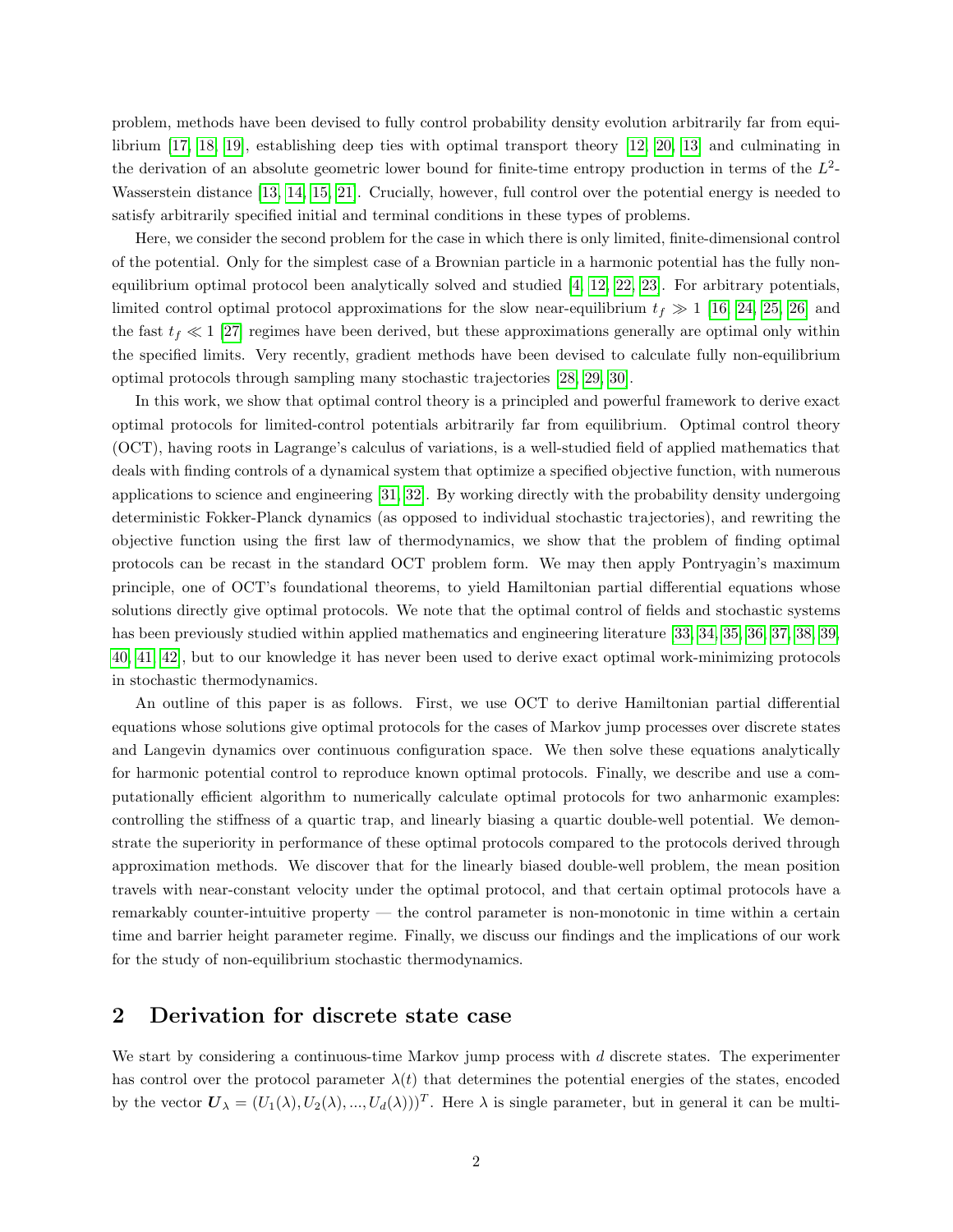dimensional. Although an individual jump process trajectory is stochastic, the time-varying probability distribution over states, represented by the vector  $\rho(t) = (\rho^1, \rho^2, ..., \rho^d)^T$  with  $\sum_i \rho^i = 1$ , has deterministic dynamics governed by a master equation

<span id="page-2-0"></span>
$$
\dot{\rho} = \mathcal{L}_{\lambda} \rho, \tag{1}
$$

where  $\mathcal{L}_{\lambda}$  is a transition rate matrix for which we impose the following form (similar to [\[43\]](#page-15-14))

<span id="page-2-2"></span>
$$
\left[\mathcal{L}_{\lambda}\right]^{i}{}_{j} = \begin{cases} c_{ij}e^{\beta(U_{j}(\lambda) - U_{i}(\lambda))/2} & i \neq j \\ -\sum_{k \neq j} c_{kj}e^{\beta(U_{j}(\lambda) - U_{k}(\lambda))/2} & i = j. \end{cases}
$$
\n(2)

Here  $\beta = 1/k_BT$  is the inverse temperature,  $k_B$  is the Boltzmann constant, and  $c_{ij} = c_{ji}$  is the symmetric non-negative connectivity strength between distinct states  $i \neq j$ . Transition rate matrices have the property  $\sum_i [\mathcal{L}_\lambda]^i_j = 0$ , ensuring conservation of total probability. In particular, this matrix  $\mathcal{L}_\lambda$  satisfies the detailedbalance condition  $[\mathcal{L}_{\lambda}]^{i}{}_{j} \rho_{\text{eq},\lambda}^{j} = [\mathcal{L}_{\lambda}]^{j}{}_{i} \rho_{\text{eq},\lambda}^{i}$  for all i and j, where  $\rho_{\text{eq},\lambda}^{i} \propto e^{-\beta U_{i}(\lambda)}$  is the unique Boltzmann equilibrium distribution for  $U_{\lambda}$ .

For time-varying  $\lambda(t)$  and  $\rho(t)$ , the ensemble-averaged energy is  $E(t) = U_{\lambda}^{T} \rho$  and has time derivative

$$
\dot{E} = \dot{\lambda} \left[ \frac{dU_{\lambda}}{d\lambda} \right]^T \rho + U_{\lambda}^T \dot{\rho}.
$$
\n(3)

As is customary in stochastic thermodynamics, the first term in the sum is interpreted as the rate of work applied to the system  $\dot{W}$ , and the second term the rate of heat in from the heat bath  $\dot{Q}$  [\[44\]](#page-15-15).

We would like to solve the following optimization problem: if at  $t = 0$  we start at the equilibrium distribution  $\rho_{\text{eq},i}$  for potential energy  $\boldsymbol{U}_{\lambda_i}$ , what is the optimal finite-time protocol  $\lambda(t)$  that terminates at  $\lambda_f$  at final time  $t = t_f$ , and minimizes the work

$$
W[\lambda(t)] = \int_0^{t_f} \dot{\lambda} \left\langle \frac{\partial U}{\partial \lambda} \right\rangle dt = \int_0^{t_f} \dot{\lambda} \left[ \frac{dU_{\lambda}}{d\lambda} \right]^T \rho dt ? \tag{4}
$$

We emphasize that this time integral includes any discontinuous jumps of  $\lambda$  that may occur at the beginning and end of the protocol, which has been shown to be a common feature for finite-time optimal protocols [\[4,](#page-13-3) [45,](#page-15-16) [5\]](#page-13-4). Note that in general,  $\rho(t_f) \neq \rho_{eq,f}$  the equilibrium distribution corresponding to  $\lambda_f$ .

The first law of thermodynamics  $\Delta E[\lambda(t)] = W[\lambda(t)] + Q[\lambda(t)]$  allows us to write

$$
W[\lambda(t)] = (\boldsymbol{U}_f^T \boldsymbol{\rho}(t_f) - \boldsymbol{U}_i^T \boldsymbol{\rho}(0)) - \int_0^{t_f} \boldsymbol{U}_\lambda^T \dot{\boldsymbol{\rho}} dt
$$
  
=  $(\boldsymbol{U}_f - \boldsymbol{U}_i)^T \boldsymbol{\rho}_{\text{eq},i} + \int_0^{t_f} (\boldsymbol{U}_f - \boldsymbol{U}_\lambda)^T \mathcal{L}_\lambda \boldsymbol{\rho} dt.$  (5)

Here,  $U_i = U_{\lambda_i}$ , and  $U_f = U_{\lambda_f}$ . In the second line, we use  $\rho(t_f) = \rho(0) + \int_0^{t_f} \dot{\rho} dt$ , and invoke [\(1\)](#page-2-0). The first term in the sum is protocol independent, so minimizing  $W[\lambda(t)]$  is akin to minimizing the second term

<span id="page-2-3"></span><span id="page-2-1"></span>
$$
J[\lambda(t)] = \int_0^{t_f} (\boldsymbol{U}_f - \boldsymbol{U}_\lambda)^T \mathcal{L}_\lambda \boldsymbol{\rho} dt,
$$
\n(6)

which is now in the form of the fixed-time, free-endpoint Lagrange problem in optimal control theory [\[31\]](#page-15-2). Compared to a typical Euler-Lagrange calculus of variations problem in classical physics [\[46,](#page-15-17) [47\]](#page-15-18), here both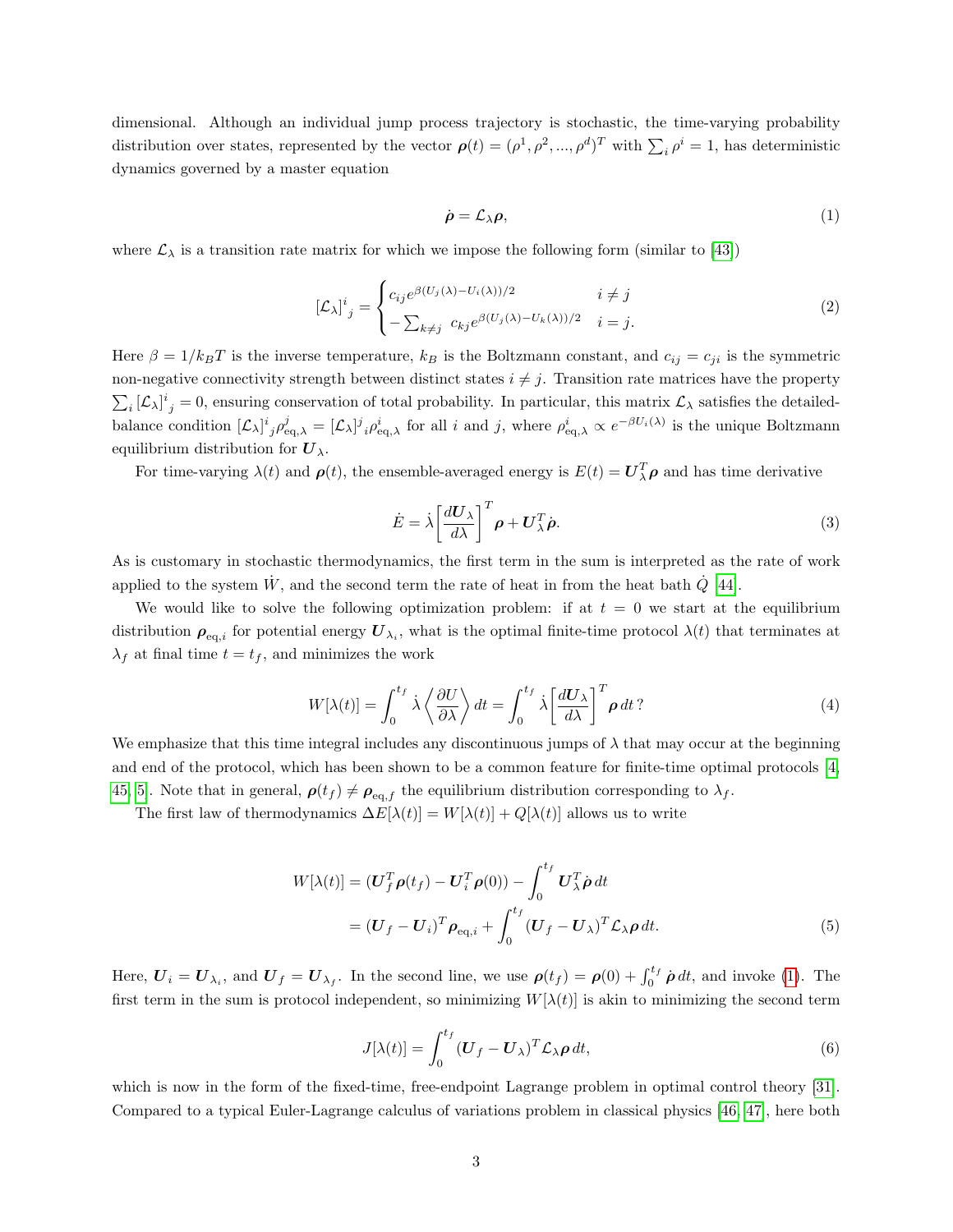the initial state  $\rho(t = 0) = \rho_{eq,i}$  and the time interval  $[0, t_f]$  are specified, but notably, the final state  $\rho(t = t_f)$  is unconstrained.

The standard OCT solution derivation begins by expanding the integrand of [\(6\)](#page-2-1) with Lagrange multipliers  $\bm{\pi}(t)=(\pi_1, \pi_2, ..., \pi_d)^T$ 

$$
L = (\boldsymbol{U}_f - \boldsymbol{U}_\lambda)^T \mathcal{L}_\lambda \boldsymbol{\rho} + \boldsymbol{\pi}^T (\dot{\boldsymbol{\rho}} - \mathcal{L}_\lambda \boldsymbol{\rho}),
$$
\n(7)

so that the desired dynamics [\(1\)](#page-2-0) are ensured. A solution  $[\rho^*(t), \pi^*(t), \lambda^*(t)]$  that minimizes  $\int_0^{t_f} L dt$  gives the optimal protocol  $\lambda^*(t)$  that minimizes  $J[\lambda(t)]$ .

A Legendre transform  $H = \pi^T \dot{\rho} - L$  produces the control-theoretic Hamiltonian

<span id="page-3-0"></span>
$$
H(\rho, \pi, \lambda) = (\pi + \mathbf{U}_{\lambda} - \mathbf{U}_{f})^{T} \mathcal{L}_{\lambda} \rho,
$$
\n(8)

where  $\pi$  may now be interpreted as the conjugate momentum to  $\rho$ . Pontryagin's maximum principle gives necessary conditions for an optimal solution  $[\rho^*(t), \pi^*(t), \lambda^*(t)]$ : it must satisfy the canonical equations  $\dot{\rho}^i = \partial H/\partial \pi_i$  and  $\dot{\pi}_i = -\partial H/\partial \rho_i$  for  $i = 1, 2, ..., d$ , and constraint equation  $\partial H/\partial \lambda = 0$ , with  $\partial^2 H/\partial \lambda^2 < 0$ along the optimal protocol. Because Eq. [\(8\)](#page-3-0) has no explicit time dependence, it remains constant throughout an optimal protocol. Although this is in a sense analogous to the conserved total energy in a classical system, it does not apparently represent a physical energy of the system [\[31\]](#page-15-2).

From Pontryagin's maximum principle, the canonical equations for the Hamiltonian in Eq. [\(8\)](#page-3-0) are

<span id="page-3-2"></span><span id="page-3-1"></span>
$$
\dot{\rho} = \mathcal{L}_{\lambda} \rho \tag{9}
$$

<span id="page-3-3"></span>
$$
\dot{\boldsymbol{\pi}} = -\mathcal{L}_{\lambda}^{T}(\boldsymbol{\pi} + \boldsymbol{U}_{\lambda} - \boldsymbol{U}_{f}), \qquad (10)
$$

while the constraint equation coupling the two canonical equations is

$$
\left( \left[ \frac{d\mathbf{U}_{\lambda}}{d\lambda} \right]^T \mathcal{L}_{\lambda} + (\boldsymbol{\pi} + \mathbf{U}_{\lambda} - \mathbf{U}_f)^T \frac{d\mathcal{L}_{\lambda}}{d\lambda} \right) \boldsymbol{\rho} = 0. \tag{11}
$$

Because  $\rho(t_f)$  is unconstrained, the transversality condition fixes the terminal conjugate momentum  $\pi(t_f)$  =  $0 \; [31]$  $0 \; [31]$ .

We have arrived at our first major contribution in this manuscript. For a discrete state Markov jump process, Pontragin's maximum principle allows us to find the work-minimizing optimal protocol  $\lambda^*(t)$  by solving the canonical differential Eqs. [\(9\)](#page-3-1) and [\(10\)](#page-3-2) coupled by Eq. [\(11\)](#page-3-3), with the mixed boundary conditions  $\rho(0) = \rho_i, \pi(t_f) = 0.$  Notably, no approximations have been used here, and thus the optimal protocols produced within this framework are exact for any time-scale. As will be shown below, efficient algorithms may be written to numerically solve these ordinary differential equations. This will be useful for numerically solving for optimal protocols of a continuous-state stochastic system, as continuous-state Fokker-Planck dynamics may be approximated by a discrete state Markov process with the appropriate master equation [\[48,](#page-16-0) [49\]](#page-16-1). All that remains in our derivation is to take the continuum limit for the corresponding result for a continuous stochastic system undergoing Langevin dynamics.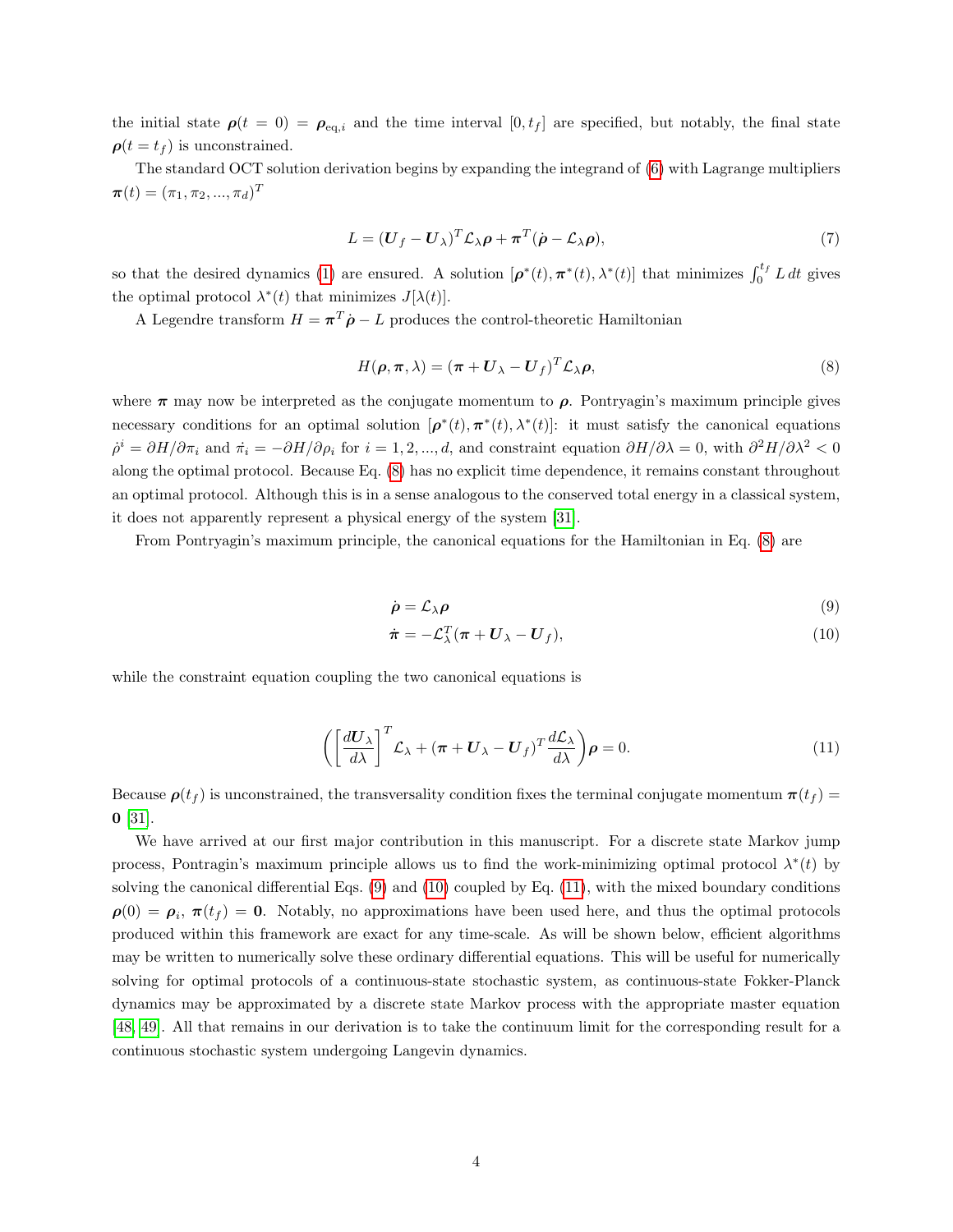# 3 Continuous-state optimal protocol

For a continuous-state overdamped system in one dimension, individual trajectories undergo dynamics given by the Langevin equation

<span id="page-4-4"></span>
$$
\dot{x} = -\beta D \frac{\partial U}{\partial x} + \eta(t). \tag{12}
$$

Here D is the diffusion coefficient,  $U(x, \lambda)$  is the  $\lambda$ -controlled potential, and  $\eta(t)$  is Gaussian white noise with statistics  $\langle \eta(t)\eta(t') \rangle = 2D\delta(t-t')$ .

While each individual trajectory is stochastic, the time evolution of the probability density  $\rho(x, t)$  of the ensemble is deterministic, given by a Fokker-Planck equation

<span id="page-4-5"></span>
$$
\frac{\partial \rho}{\partial t} = D \left[ \frac{\partial^2 \rho}{\partial x^2} + \beta \frac{\partial}{\partial x} \left( \rho \frac{\partial U}{\partial x} \right) \right] =: \hat{\mathcal{L}}_{\lambda} \rho,
$$
\n(13)

Here,  $\hat{\mathcal{L}}_{\lambda}$  denotes the Fokker-Planck operator, which has a corresponding adjoint operator  $\mathcal{L}^{\dagger}_{\lambda}$ , also known as the backward Kolmogorov operator [\[50,](#page-16-2) [49\]](#page-16-1), that acts on a function  $\psi(x, t)$  as

$$
\mathcal{L}_{\lambda}^{\dagger} \psi := D \left[ \frac{\partial^2 \psi}{\partial x^2} - \beta \frac{\partial \psi}{\partial x} \frac{\partial U}{\partial x} \right]. \tag{14}
$$

Again, we want to find a protocol  $\lambda(t)$  that minimizes the expected work

<span id="page-4-2"></span>
$$
W[\lambda(t)] = \int_0^{t_f} \dot{\lambda} \left\langle \frac{\partial U}{\partial \lambda} \right\rangle dt,\tag{15}
$$

beginning at  $\lambda(0) = \lambda_i$  and  $\rho(x, 0) \propto e^{-\beta U(x, \lambda_i)}$ , and ending at  $\lambda(t_f) = \lambda_f$  with  $\rho(x, t_f)$  unconstrained.

To take the continuum limit of the discrete case, we treat the d states as 1-dimensional lattice sites with spacing  $\Delta x$  and reflecting boundaries at  $x_b = \pm(d-1)\Delta x/2$ , and set the connectivity coefficients of Eq. [\(2\)](#page-2-2) to  $c_{ij} = D(\Delta x)^{-2}$  for all pairs of neighboring sites  $\{i, j\}$ , s.t.  $|i - j| = 1$ , and  $c_{ij} = 0$  for all else. We define  $\rho(x,t) = (\Delta x)^{-1}[\rho(t)]^{l(x)}, \pi(x,t) = [\pi(t)]_{l(x)}, \text{ and } U(x,\lambda) = [U_{\lambda}]_{l(x)}, \text{ where } l(x) = \lfloor x/\Delta x + d/2 \rfloor, \text{ and take}$ the continuum limit  $|x_b| \to \infty$  and  $\Delta x \to 0$ . Our control-theoretic Hamiltonian then becomes

<span id="page-4-3"></span><span id="page-4-1"></span><span id="page-4-0"></span>
$$
H = \int_{-\infty}^{\infty} (\pi + U - U_f) \hat{\mathcal{L}}_{\lambda} \rho \, dx \tag{16}
$$

with  $U_f = U(x, \lambda_f)$ , while the canonical Eqs. [\(9\)](#page-3-1) and [\(10\)](#page-3-2) become

$$
\partial_t \rho = \hat{\mathcal{L}}_\lambda \rho \quad \text{and} \quad \partial_t \pi = -\hat{\mathcal{L}}_\lambda^\dagger (\pi + U - U_f). \tag{17}
$$

Finally, under the continuum limit, the constraint Eq. [\(11\)](#page-3-3) becomes

$$
\int_{-\infty}^{\infty} \left[ \frac{\partial U}{\partial \lambda} \right] \left( \hat{\mathcal{L}}_{\lambda} \rho + \beta D \frac{\partial}{\partial x} \left[ \rho \frac{\partial}{\partial x} (\pi + U - U_f) \right] \right) dx = 0, \tag{18}
$$

which may be interpreted as an orthogonality constraint between  $\partial U/\partial \lambda$ , and a Fokker-Planck operator with modified potential energy  $\pi + 2U - U_f$  acting on  $\rho$ .

We have now derived an expression that allows us to find the work-minimizing optimal protocol for a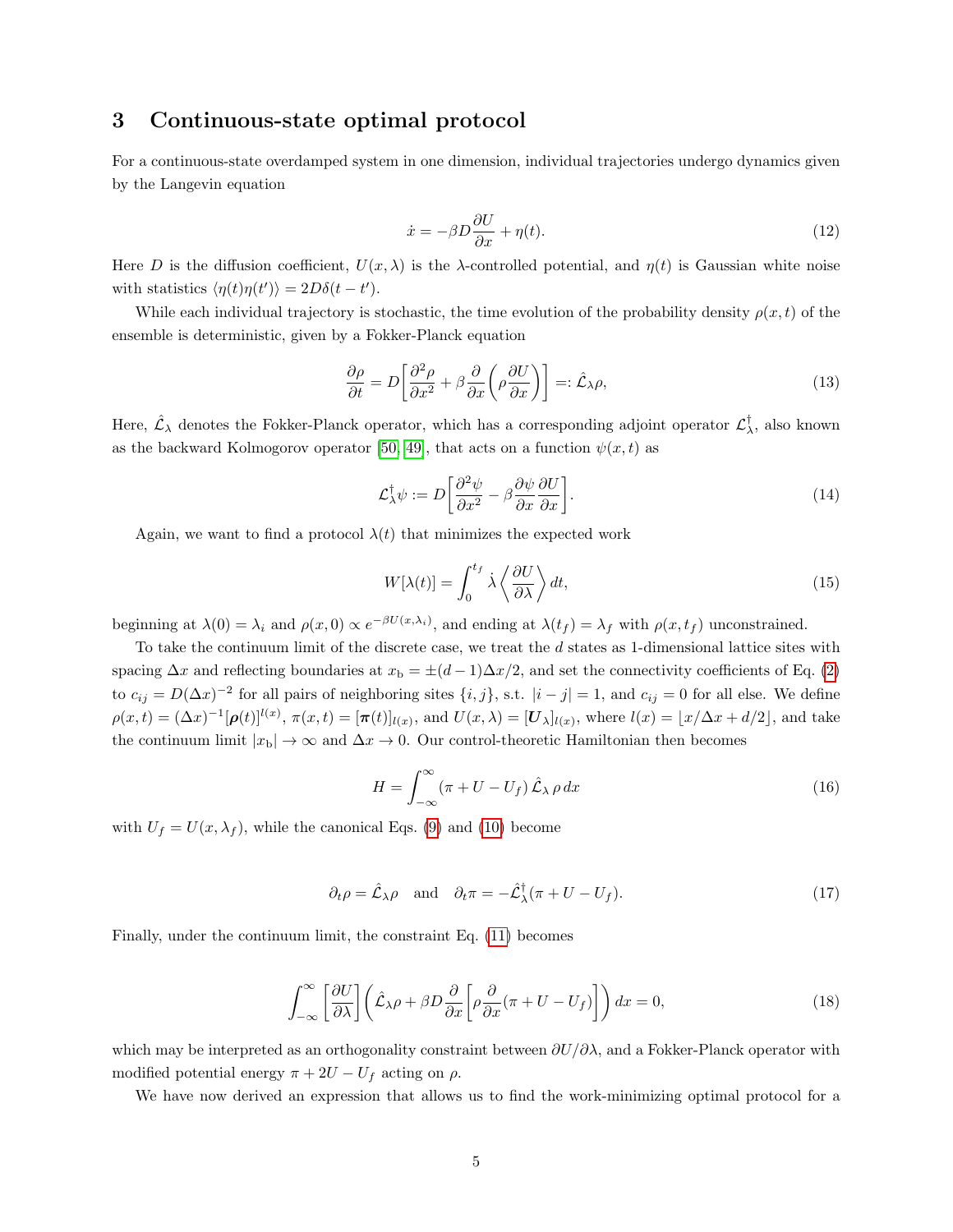continuous-state stochastic system undergoing Langevin dynamics. Just as for the discrete case, solving Eqs. [\(17\)](#page-4-0) and [\(18\)](#page-4-1) with initial and terminal conditions  $\rho(x, 0) = \rho_{eq,i}(x)$  and  $\pi(x, t_f) = 0$ , gives us a principled way to find the optimal protocol  $\lambda^*(t)$  that minimizes the work [\(15\)](#page-4-2). Importantly, these differential equations are much more tractable than the generalized integro-differential equation proposed in [\[4\]](#page-13-3) for finding the optimal protocol. In particular, these equations are solvable analytically for the control of harmonic potentials, and they may be efficiently solved numerically for the control of general anharmonic potentials.

For the rest of the paper we will consider affine-control potentials of the form

<span id="page-5-0"></span>
$$
U(x,\lambda) = U_0(x) + \lambda U_1(x) + U_c(\lambda),\tag{19}
$$

where  $\lambda$  linearly modulates the strength of an auxiliary potential  $U_1(x)$  added to the base potential  $U_0(x)$ , modulo a constant offset  $U_c$ . This form is applicable to a wide class of experimental stochastic thermodynamics problems, including molecular pulling experiments [\[24,](#page-14-14) [51,](#page-16-3) [3,](#page-13-2) [18,](#page-14-8) [52\]](#page-16-4) which can be modeled with potential  $U(x, \lambda) = U_{\text{sys}}(x) + U_{\text{ext}}(x, \lambda)$  where the external potential of constant stiffness k is  $U_{\text{ext}}(x, \lambda) = k(x - \lambda)^2/2$ . We see that by expanding the square, this potential is in the form [\(19\)](#page-5-0) with  $U_0(x) = U_{\rm sys}(x) + kx^2/2$ .  $U_1(x) = -kx$ , and  $U_c(\lambda) = k\lambda^2/2$ .

By plugging [\(19\)](#page-5-0) into [\(18\)](#page-4-1), we see that for this class of affine-control potentials the constraint equation is invertible, giving

<span id="page-5-1"></span>
$$
\lambda[\rho,\pi] = \frac{\lambda_f}{2} + \frac{\int_{-\infty}^{\infty} [\partial_x^2 U_1 - \beta(\partial_x U_1)(\partial_x (\pi + U_0))] \rho \, dx}{2 \int_{-\infty}^{\infty} (\partial_x U_1)^2 \rho \, dx}.
$$
\n(20)

Plugging Eqs. [\(19\)](#page-5-0) and [\(20\)](#page-5-1) into [\(16\)](#page-4-3) yields  $\partial^2 H/\partial \lambda^2 = -2 \int (\partial_x U_1)^2 \rho dx < 0$ , which demonstrates that the optimal protocol is a minimizing extremum for the work [\(6\)](#page-2-1). A proof for the existence of optimal protocol solutions for Fokker-Planck optimal control is given in [\[34\]](#page-15-5) under loose assumptions. While we currently cannot prove the uniqueness of a solution of Eqs. [\(17\)](#page-4-0) and [\(20\)](#page-5-1) with our mixed boundary conditions, every solution we have found always outperforms all other protocols we have considered.

We will now illustrate how Eqs. [\(17\)](#page-4-0) and [\(20\)](#page-5-1) can be used to produce optimal protocols, through particular analytical and numerical examples.

### 4 Harmonic trap with varied stiffness: an analytic example

For the rest of the paper, we set  $D = \beta = 1$  for notational simplicity.

We start by considering a harmonic potential with  $\lambda$  controlling the stiffness of the potential  $U(x, \lambda)$  $\lambda x^2/2$ , where we identify  $U_1 = x^2/2$  and  $U_0 = U_c = 0$ . It has been shown [\[4,](#page-13-3) [12\]](#page-14-2) that when the probability distribution  $\rho$  starts as a Gaussian centered at zero, it remains a Gaussian centered at 0, with the dynamics of the inverse of the variance  $s(t) = \langle x^2 \rangle^{-1}$  given by

<span id="page-5-2"></span>
$$
\dot{s} = 2s(\lambda - s),\tag{21}
$$

which can be obtained by plugging a zero-mean Gaussian  $\rho$  into Eq. [\(17\)](#page-4-0).

By plugging a truncated polynomial ansantz for the conjugate momentum,  $\pi(x,t) = \sum_{k=0}^{n} p_k(t) x^k / k!$ , into Eq. [\(17\)](#page-4-0) and taking into account our terminal condition  $\pi(x, t_f) = 0$ , we see that the only surviving terms are the constant and quadratic terms  $\pi(x,t) = p_0(t) + p_2(t)x^2/2$ , where the coefficients follow dynamics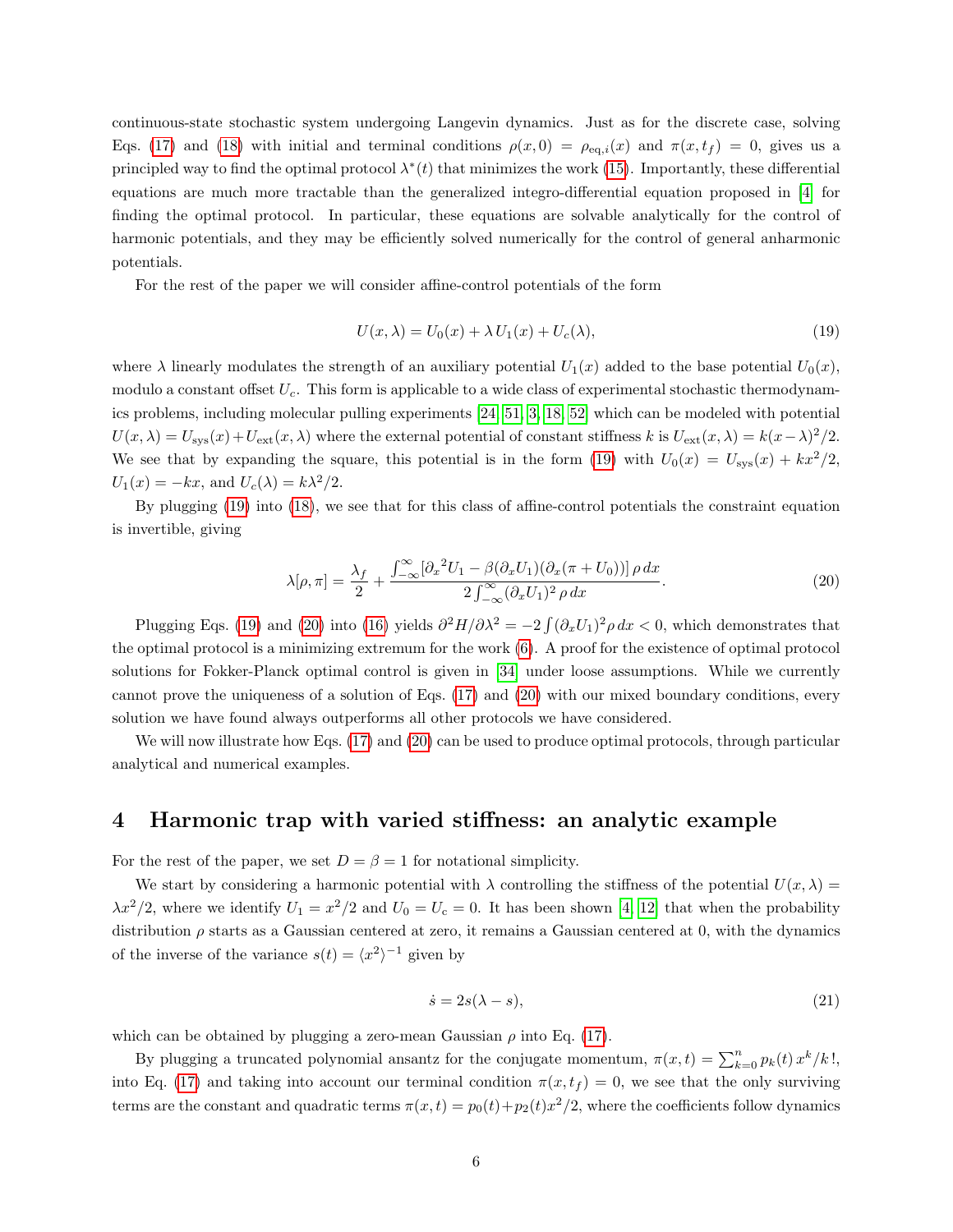given by

<span id="page-6-0"></span>
$$
\dot{p}_0 = -(p_2 + \lambda - \lambda_f) \tag{22}
$$

$$
\dot{p_2} = 2\lambda (p_2 + \lambda - \lambda_f). \tag{23}
$$

From our constraint Eq. [\(20\)](#page-5-1) we have

$$
\lambda = \frac{\lambda_f}{2} + \frac{\int_{\infty}^{\infty} (1 - p_2 x^2) \rho dx}{2 \int_{\infty}^{\infty} x^2 \rho dx} = \frac{\lambda_f + s - p_2}{2}.
$$
\n(24)

With this, we eliminate  $\lambda(s, p_2)$  from Eqs. [\(21\)](#page-5-2) and [\(23\)](#page-6-0), and define  $\phi = (s + p_2 - \lambda_f)/2$  to get  $\dot{\phi} = -\phi^2$  and  $\dot{s} = -2\phi s$ . These equations are readily integrable from  $t = 0$  to get

$$
\phi(t) = \frac{\phi_i}{1 + \phi_i t} \quad \text{and} \quad s(t) = \frac{\lambda_i}{(1 + \phi_i t)^2},\tag{25}
$$

where we use  $s(0) = \lambda_i$  and define the constant  $\phi_i = \phi(0)$  yet to be determined. Equating  $\phi(t_f)$  $(s(t_f) + p_2(t_f) - \lambda_f)/2$  allows us to solve

<span id="page-6-1"></span>
$$
\phi_i = \frac{-(1+\lambda_f t_f) + \sqrt{1+2\lambda_i t_f + \lambda_i \lambda_f t_f^2}}{2t_f + \lambda_f t_f^2}.
$$
\n(26)

Finally, noting that  $\lambda = s - \phi$ , we obtain

<span id="page-6-2"></span>
$$
\lambda(t) = \frac{\lambda_i - \phi_i(1 + \phi_i t)}{(1 + \phi_i t)^2}.
$$
\n(27)

We readily identify Eqs. [\(26\)](#page-6-1) and [\(27\)](#page-6-2) as Eqs. (18) and (19) of [\[4\]](#page-13-3). Thus, from our optimal control Eqs. [\(17\)](#page-4-0) and [\(18\)](#page-4-1), we have analytically reproduced the optimal finite-time work-minimizing trajectory for a harmonic trap with variable stiffness. In Appendix [A,](#page-17-0) we also analytically reproduce the optimal protocol for the variable trap center case  $U(x, \lambda) = (x - \lambda)^2/2$  using our framework.

# 5 Numerically calculated optimal protocols

The harmonic potential problem is exceptional in that we can solve for its optimal protocol analytically. For the vast majority of time-varying potentials, the differential Eqs. [\(17\)](#page-4-0) with constraint [\(20\)](#page-5-1) do not admit analytic solutions, but can be solved numerically. In this section, we briefly sketch our numerical scheme to solve Eqs. [\(17\)](#page-4-0) and [\(18\)](#page-4-1), and we demonstrate our approach for two classes of quartic potential problems that do not admit analytic solutions: changing the stiffness of a quartic trap, and applying a linear bias to a double-well potential.

We compare the form and performance of these optimal protocols to three other protocols: naive, fast, and slow. The naive protocol interpolates the starting and ending parameters linearly in time  $\lambda(t)$  =  $\lambda_i + (t/t_f)(\lambda_f - \lambda_i)$ , and generally is not optimal in any regime. The fast protocol, also known as the short-time efficient protocol (STEP) as developed in [\[27\]](#page-14-17), is optimal for small- $t_f$  limit, and involves a step to an intermediate value  $\lambda^{\rm STEP}$  for the duration of the protocol. The slow protocol first derived in [\[16\]](#page-14-6), also known as the near-equilibrium protocol, is optimal for large  $t_f$ , and is obtained by considering the thermodynamic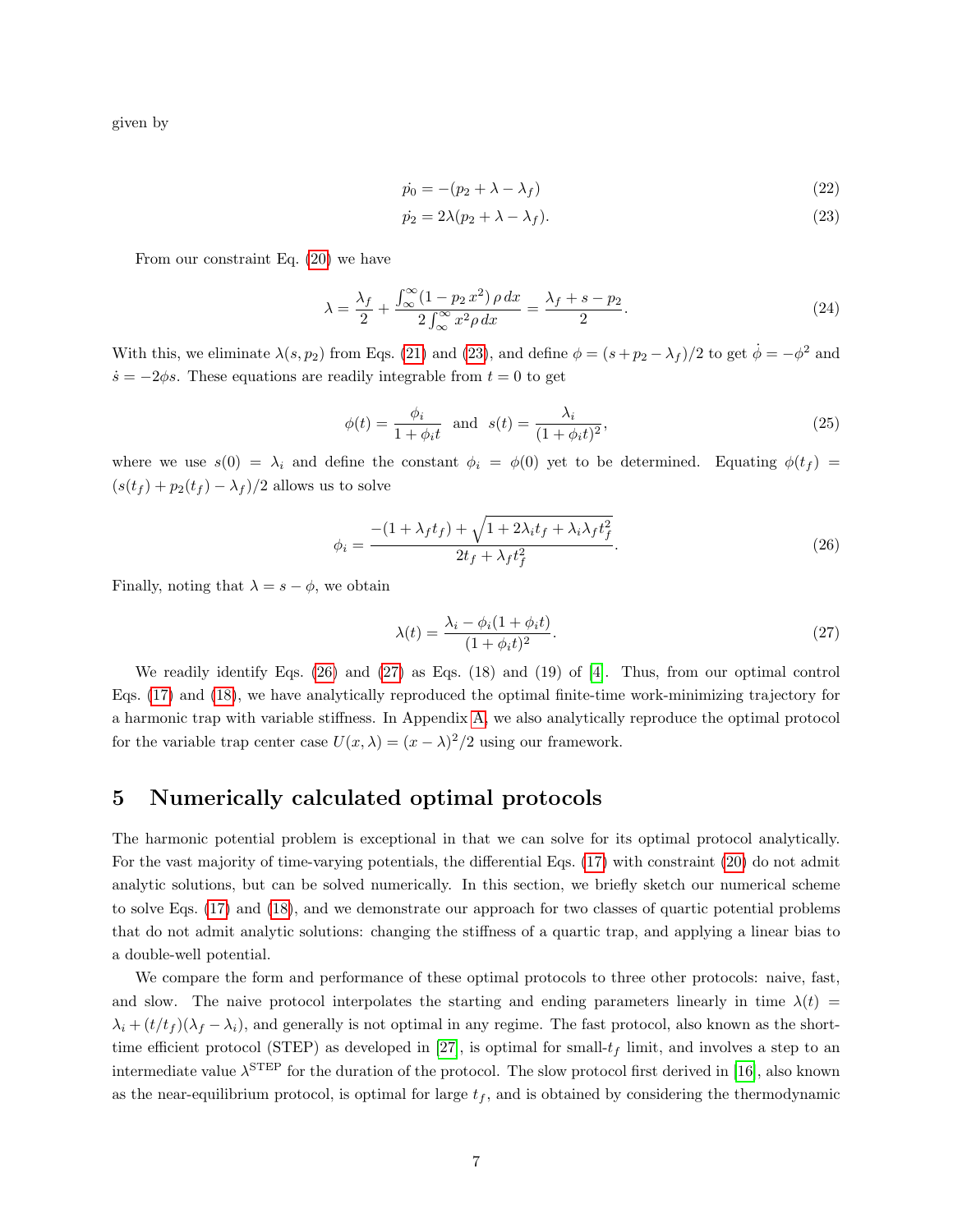geometry of protocol parameter space induced by the friction tensor  $\xi(\lambda)$ , from the linear response of excess work from changes in  $\lambda(t)$ . With this induced thermodynamic geometry, the slow protocol is a geodesic of ξ given by  $\dot{\lambda}(t) \propto \xi(\lambda(t))^{-1/2}$ , with  $\lambda(0) = \lambda_i$  and  $\lambda(t_f) = \lambda_f$ . In Appendix sections [B.1.4](#page-20-0) and [B.1.3,](#page-20-1) we review the slow and fast protocols in further detail, and show how we numerically produce them for our numerical study.

We first give a brief description of our method to numerically calculate optimal protocols, and then present our results for the variable-stiffness quartic trap and linearly biased double-well examples.

#### 5.1 Brief description of numerical scheme to obtain optimal protocols

Here we briefly describe our discretization and integration scheme, referring the reader to Appendix [B](#page-18-0) for details. Our lattice-discretization of space and time and approximated Fokker-Planck dynamics largely follow [\[48\]](#page-16-0). Just as taking the continuous limit from a discrete-state master equation yields Fokker-Planck dynamics, by discretizing our configuration space onto a lattice, Fokker-Planck dynamics can be approximated by a master equation over lattice states [\[49\]](#page-16-1). Here, we approximate the configuration space by a grid of d points with spacing  $\Delta x$  and reflecting boundaries at  $x_b = \pm (d-1)\Delta x/2$ , akin to the time-dependent Fokker-Planck discretization described in [\[48\]](#page-16-0). Our optimal control Eqs. [\(17\)](#page-4-0) and [\(18\)](#page-4-1) become the ordinary differential Eqs. [\(9\)](#page-3-1) and [\(10\)](#page-3-2), coupled by [\(11\)](#page-3-3). Time is discretized to N time steps, with either constant or variable timesteps.

Because the transition rate matrix  $\mathcal{L}_{\lambda}$  has non-positive eigenvalues [\[50,](#page-16-2) [53\]](#page-16-5), it is numerically unstable to integrate  $\pi$  forward in time, as any amount of numerical noise becomes exponentially amplified. Rather, we adopt a Forward-Backward sweep method [\[54,](#page-16-6) [32\]](#page-15-3), where approximate solutions for  $\rho^{(k)}(t)$  and  $\pi^{(k)}(t)$ are updated iteratively through first obtaining  $\rho^{(k+1)}$  by solving [\(9\)](#page-3-1) and [\(11\)](#page-3-3) forwards in time starting with  $\rho(0) = \rho_{i,eq}$ , keeping  $\pi(t) = \pi^{(k)}(t)$  fixed; and then obtaining  $\pi^{(k+1)}$  by solving [\(10\)](#page-3-2) and [\(11\)](#page-3-3) backwards in time starting with  $\pi(t_f) = 0$ , keeping  $\rho(t) = \rho^{(k+1)}(t)$  fixed. These forward and backward sweeps are iterated until numerical convergence of  $\rho^*(t), \pi^*(t)$ , which then is passed to [\(11\)](#page-3-3) to obtain the optimal protocol  $\lambda^*(t)$ . More exact details of our numerical scheme may be found in Appendix [B.](#page-18-0)

To measure the performance of each protocol  $\lambda(t)$ , we consider the excess work  $W_{ex}[\lambda(t)] = W[\lambda(t)] - \Delta F$ , where  $\Delta F = \log(Z_f) - \log(Z_i)$  is the free energy difference between initial and final equilibrium states, with  $Z_{\lambda} = \int dx \exp(-U_{\lambda}(x))$  being the partition function. By the Second Law of Thermodynamics,  $W_{\text{ex}} > 0$ , and approaches 0 in the quasistatic  $t_f \to \infty$  limit. Appendix [B.2](#page-21-0) specifies how we numerically compute  $W_{\rm ex}$  for a given protocol.

#### 5.2 Quartic trap with variable stiffness

First, we consider the quartic analog of the variable stiffness harmonic oscillator, with the potential given as

$$
U_{\lambda}(x) = \lambda \frac{x^4}{4}.\tag{28}
$$

Figures [1a](#page-8-0) and [1b](#page-8-0) illustrate the numerically obtained optimal protocols for variable values of protocol time  $t_f$ , for  $\lambda_i = 1, \lambda_f = 2$ ; and  $\lambda_i = 1, \lambda_f = 5$  respectively. We see that the optimal protocols for the variable stiffness quartic trap problem are qualitatively similar to the optimal protocols for the variable stiffness harmonic trap in Section 4 (derived and illustrated in [\[4\]](#page-13-3)). For both problems, optimal protocols are continuous and monotonic with positive curvature for times  $t \in (0, t_f)$ , and have discontinuous jumps at  $t = 0$  and  $t = t_f$ .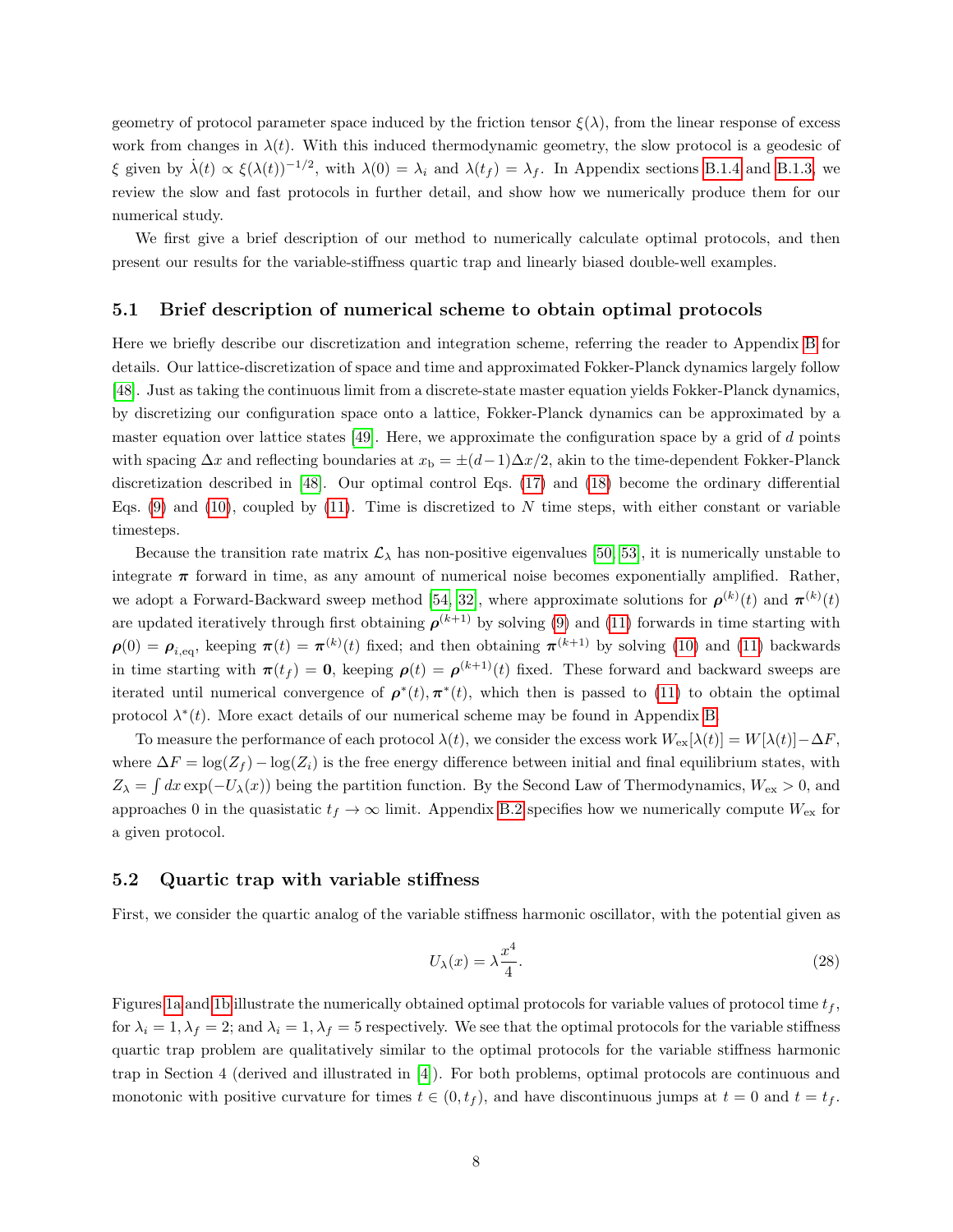<span id="page-8-0"></span>

Figure 1: Form and performance of numerically produced optimal protocols for quartic trap with variable stiffness  $U_{\lambda}(x) = \lambda x^4/4$  with  $\lambda_i = 1, \lambda_f = 2$  on the left column, and  $\lambda_i = 1, \lambda_f = 5$ . on the right column. (a, b) illustrate optimal protocols for the trap stiffness, across various finite protocol duration values  $t_f$ . We see that for short times  $t_f \ll 1$ , the optimal protocol asymptotes to the fast protocol as given in [\[27\]](#page-14-17), whereas for long times  $t_f \gg 1$ , the optimal protocol asymptotes to the slow protocol as given in [\[16\]](#page-14-6). We observe discontinuous jumps at  $t = 0$  and  $t = t_f$  in our numerically calculated optimal protocols, which is often the case for optimal protocols [\[4,](#page-13-3) [45,](#page-15-16) [5\]](#page-13-4). (c) and (d) compare the protocol performance  $W_{\rm ex}$  among the numerically calculated optimal protocol, the fast protocol, the slow protocol, and the naive protocol. We see that the optimal protocol outperforms all other protocols, with the fast and slow protocols asymptoting in performance to the optimal protocol in their respective small- and large- $t_f$  limits. The form and performance of these optimal protocols are qualitatively similar to those for the harmonic oscillator control case [\[4\]](#page-13-3), which we have illustrated in Figure [A.1.](#page-25-0)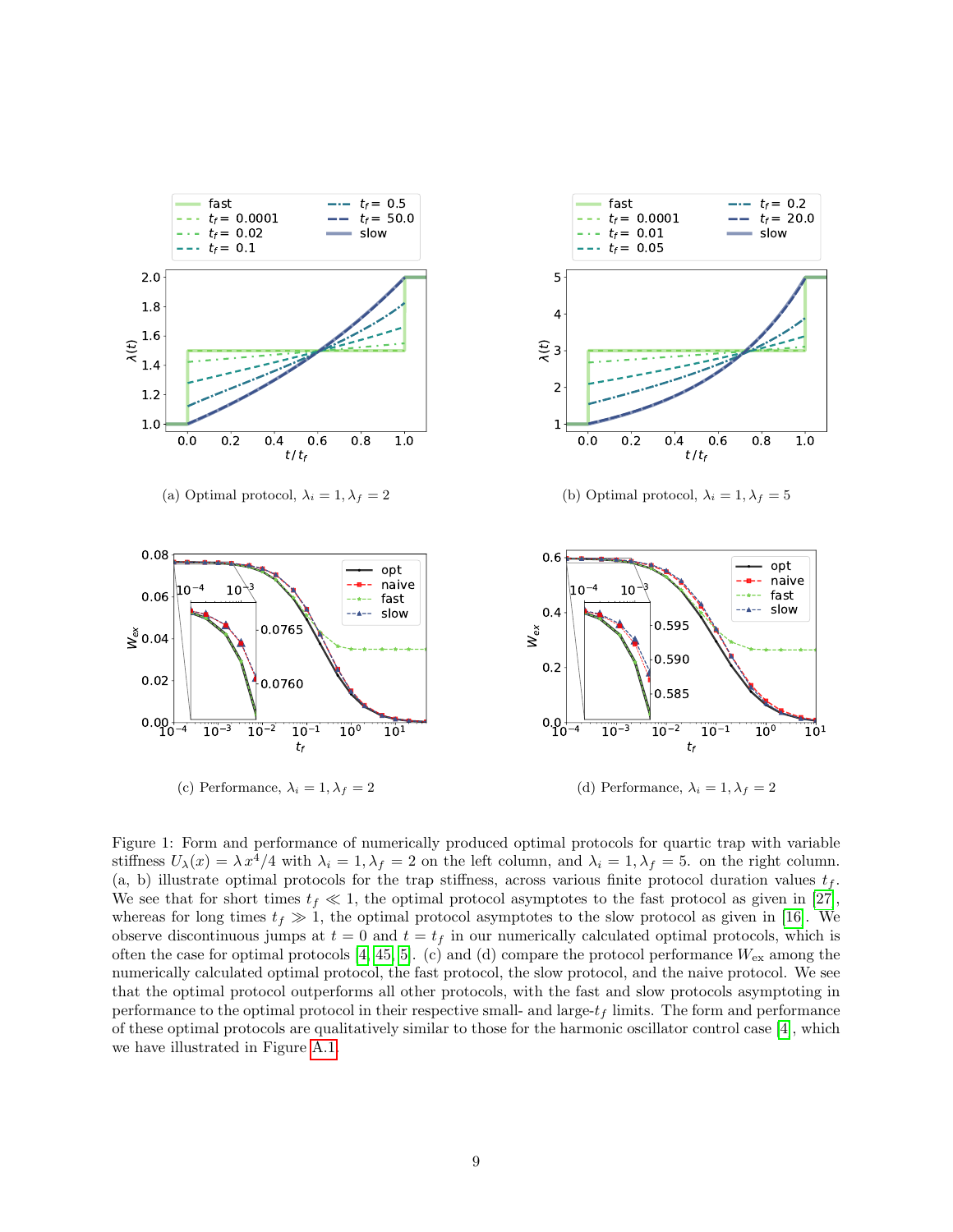Also plotted are the fast [\[27\]](#page-14-17) and slow [\[16\]](#page-14-6) protocols, which have been derived to be optimal for the smalland large- $t_f$  limits, respectively. We see that the numerically solved optimal protocol asymptotes to these protocols in the respective  $t_f$  limits.

Figures [1c](#page-8-0) and [1d](#page-8-0) illustrate the excess work  $W_{\rm ex}$  of various protocols across different time-scales  $t_f$ . We see that the optimal protocol outperforms all three of the naive, fast, and slow protocols. The performance of the fast protocol converges to the optimal protocol performance for short time-scales  $t_f \ll 1$ . Likewise, the performance of the slow protocol converges to the optimal protocol performance for long time-scales  $t_f \gg 1$ . This is expected, and is consistent with how the optimal protocol asymptotes to the fast and slow protocols in the respective time-scales.

#### 5.3 Linearly biased double-well

Here we consider the double-well potential with wells at  $x = \pm 1$  with an external linear bias

$$
U_{\lambda}(x) = E_0 \frac{(x^2 - 1)^2}{4} - \lambda E_0 x.
$$
 (29)

Here,  $E_0$  sets the energy scale of the ground and external potentials, with a barrier height of  $E_0/4$  between the two wells at  $\lambda = 0$ . This potential is commonly used in the study of bit erasure [\[7,](#page-13-6) [8\]](#page-13-7), but here we allow only limited control in the form of a linear bias. We note that this problem is qualitatively similar to the [\[24\]](#page-14-14), where a harmonic pulling potential with variable center is applied to a potential with two local minima separated by a barrier. We consider  $\lambda_i = -1$  and  $\lambda_f = 1$ , while varying  $E_0$  and  $t_f$ . Setting the parameter value  $\lambda = -1$  biases the potential to the left well, which sufficiently raises the right well above the barrier height and shifts the left well minimum from  $x_{well} = -1$  to  $-1.32472$ . Setting  $\lambda = 1$  gives a symmetric bias to the right well.

Figures [2a](#page-10-0) and [2b](#page-10-0) illustrate optimal protocols for  $E_0 = 4$  and  $E_0 = 16$ , which correspond to inter-well barrier heights of  $1 k_{\text{B}}T$  and  $4 k_{\text{B}}T$  respectively. Just as before, the optimal protocol asymptotes to the fast and slow protocols in the small- and large- $t_f$  limits. We note here that the optimal protocols obtained for various values of  $E_0$  and  $t_f$  have intriguing properties. First of all, both the fast and slow protocols are symmetric under inversion  $(\lambda(t), t) \to (-\lambda(t), t_f - t)$ , which arises from the symmetry  $U_\lambda(x) = U_{-\lambda}(-x)$ with  $\lambda_f = -\lambda_i$ , and the construction of these protocols. We see though that the optimal protocol obtained by solving [\(17\)](#page-4-0) and [\(18\)](#page-4-1) do not follow this this symmetry for intermediate values of timescale  $t_f$ . This discovery of barrier crossing optimal protocols breaking symmetry was first made in [\[28\]](#page-14-18). At first this symmetrybreaking may seem counter-intuitive, but this can be understood by noting that  $\lambda_i$  and  $\lambda_f$  play completely different roles in our optimal control problem:  $\lambda_i$  specifies the initial condition  $\rho(x, 0)$ , while  $\lambda_f$  specifies  $U_f(x)$  in the cost function.

Furthermore, not only do we find non-symmetric protocols, we discover that for  $E_0 = 16$ , the optimal protocol  $\lambda(t)$  is non monotonic at certain intermediate timescales  $t_f \sim 0.2$ . This result is surprising, given that the underlying stochastic system [\(12\)](#page-4-4) is overdamped — it has no momentum degrees of freedom that could incentivize overshoots. To our knowledge, no optimal or approximately-optimal protocols for a single parameter  $\lambda$  have been reported to exhibit this sort of non-monotonic behavior. In this regime, the optimal protocol cannot be interpreted as a geodesic for an underlying thermodynamic metric, as the latter can only produce monotonic protocols.

To explain this overshoot, we consider the mean position of the probability density under the optimal protocol  $\langle x \rangle = \int \rho(x, t) x dx$  as a function time t. This is shown in Figures [3a](#page-11-0) and [3b,](#page-11-0) where we see  $\langle x \rangle$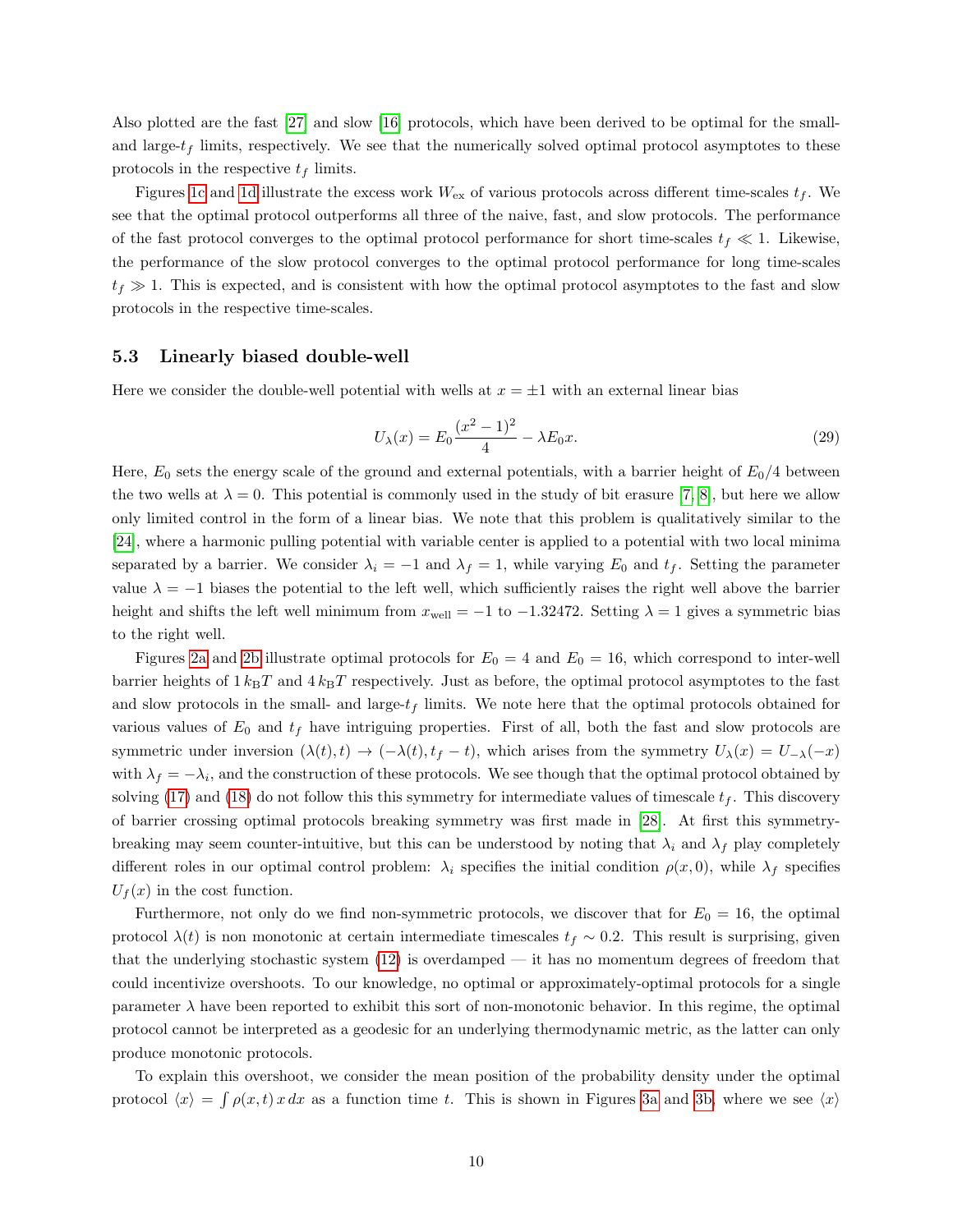<span id="page-10-0"></span>

(a) Optimal protocol,  $\lambda_i = -1, \lambda_f = 1, E_0 = 4$ 



(b) Optimal protocol,  $\lambda_i = -1, \lambda_f = 1, E_0 = 16$ 



Figure 2: Numerically solved optimal protocols for the linearly biased double-well potential  $U_\lambda(x) = E_0((x^2 1)^2/4 - \lambda x$ ,  $\lambda_i = -1$  and  $\lambda_f = 1$ ; with  $E_0 = 4$  in the left column,  $E_0 = 16$  in the right. (a, b) illustrate the optimal protocols for the linear bias value, across various finite protocol duration values  $t_f$ . As with the quartic case in Fig. [1,](#page-8-0) here for short times  $t_f \ll 1$  and long times  $t_f \gg 1$ , the optimal protocol asymptotes to the fast and slow protocols respectively. Unlike the slow and fast protocols, for intermediate values of  $t_f$  the optimal protocols are not symmetric in  $(t, \lambda) \to (-t, -\lambda)$ . For  $E_0 = 16$ , we observe surprising nonmonotonic protocols for  $t_f \sim 0.2$ . (c, d) depict the protocol performance  $W_{\text{ex}}$  between the numerically calculated optimal protocol and other protocols. Like in the quartic case, we see that the optimal protocol outperforms all other protocols, with the fast and slow protocols asymptoting in performance to the optimal protocol in their respective small- and large- $t_f$  limits. For  $E_0 = 16$ , the optimal protocol vastly outperforms the other protocols for  $t_f \sim 2$ .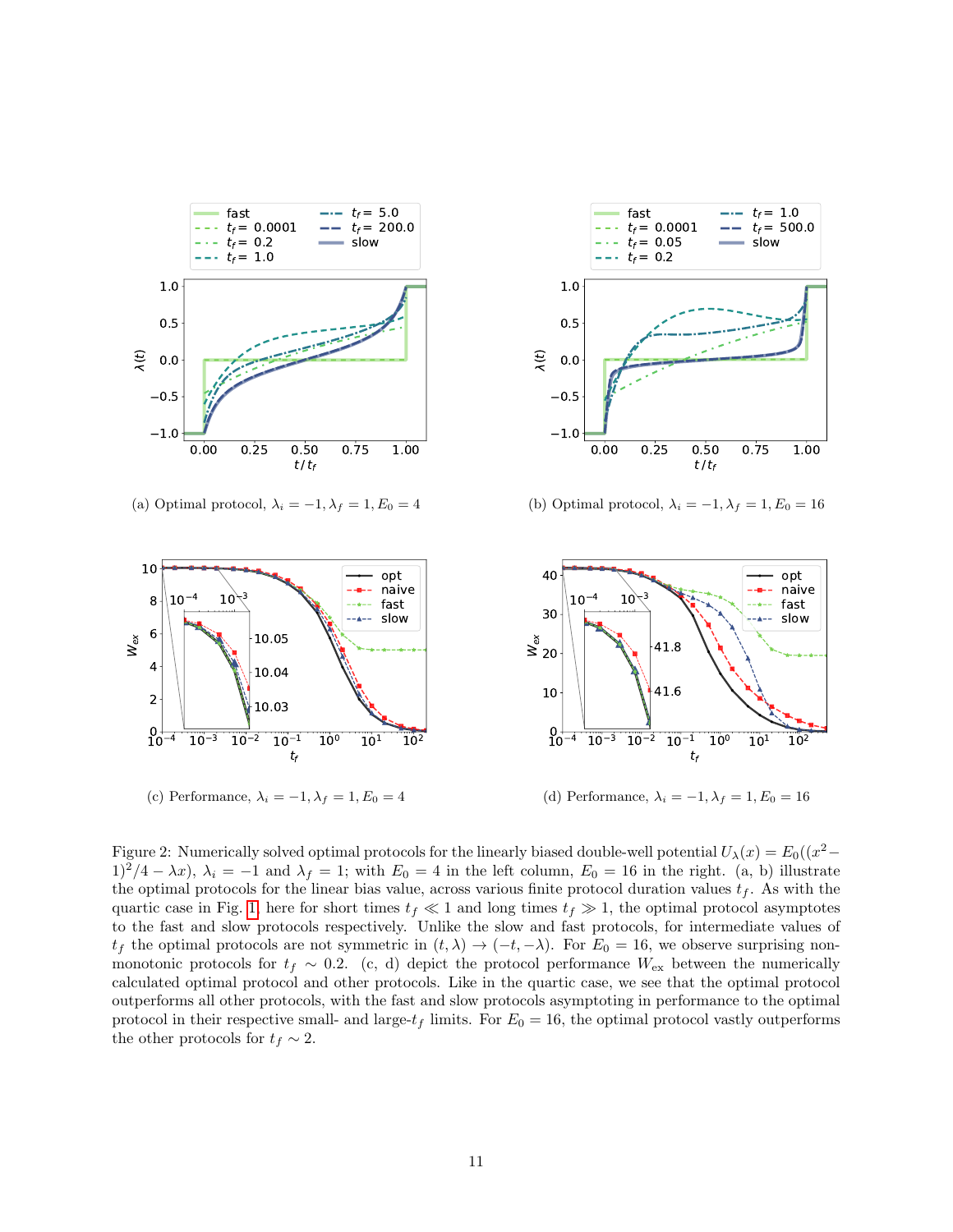<span id="page-11-0"></span>

(a) Distribution mean,  $\lambda_i = -1, \lambda_f = 1, E_0 = 4$ (b) Distribution mean,  $\lambda_i = -1, \lambda_f = 1, E_0 = 16$ 

Figure 3: The evolution of the expected mean  $\langle x \rangle(t)$  for the linearly biased double-well problem  $U_\lambda(x)$  =  $E_0((x^2-1)^2/4-\lambda x)$ , across various protocol duration values  $t_f$ . Here,  $\lambda_i = -1$  and  $\lambda_f = 1$ , with (a)  $E_0 = 4$ , and (b)  $E_0 = 16$ . The first row depicts the optimal protocol, the second the naive protocol, the third the fast protocol, and the fourth the slow protocol. For the optimal protocol,  $\langle x \rangle(t)$  increases monotonically with near-constant velocity, which we argue is a generic property of limited-control optimal controls. Compared to the optimal protocol, the naive, fast, and slow protocols evolve the mean  $\langle x \rangle(t)$  with much more variable velocity. The deviation from constant-velocity roughly corresponds to larger  $W_{\text{ex}}$  values, as depicted in Figs. [2c](#page-10-0) and [2d.](#page-10-0)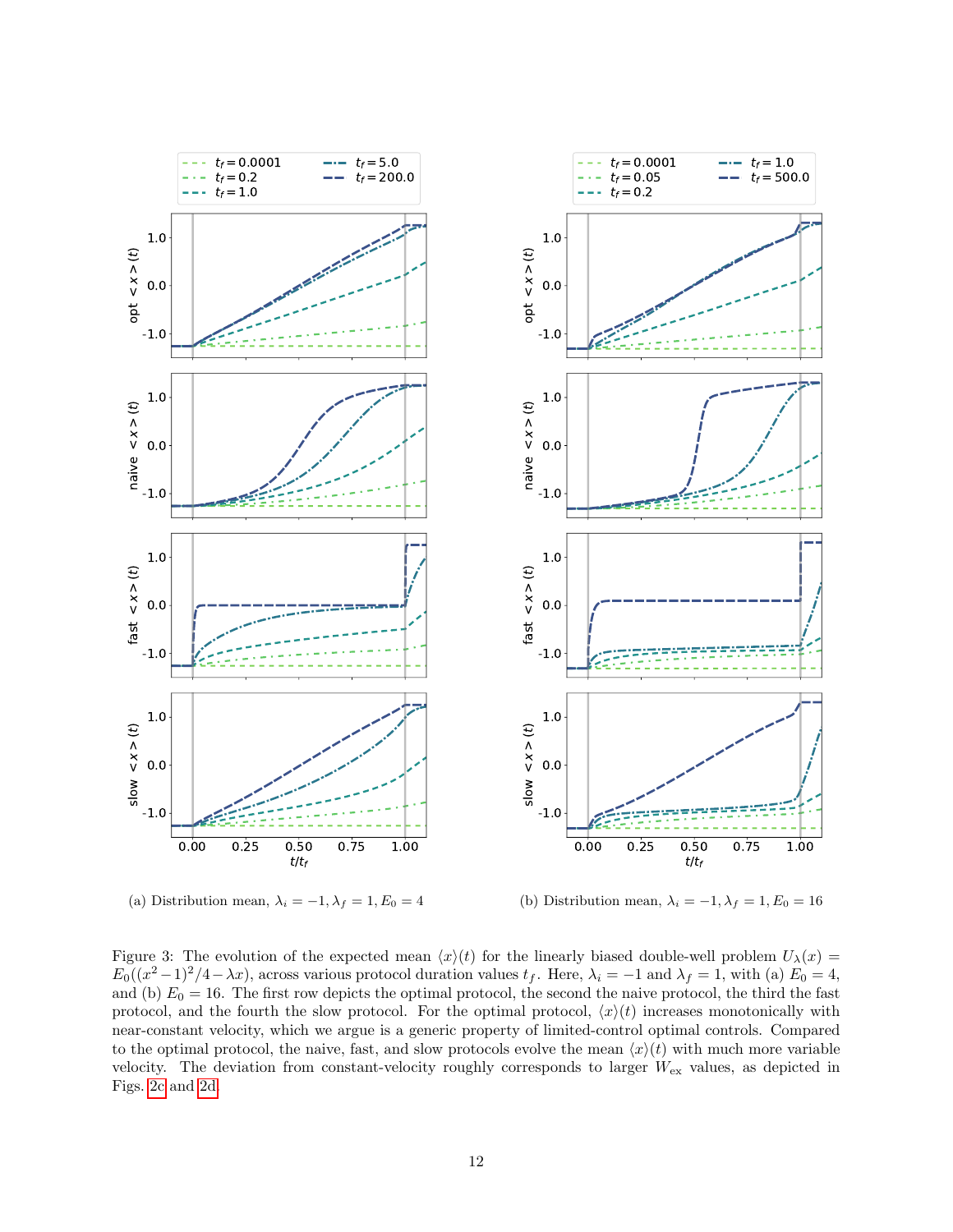increases at a nearly constant rate under the optimal protocol. This may be interpreted as the limited-control optimal protocol allowing barrier-crossing to occur at an approximately constant velocity. In Appendix C, we draw from optimal transport theory to show that when full control over the potential is allowed,  $\langle x \rangle$  always maintains a constant speed throughout the optimal trajectory. This suggests that insofar as a limitedcontrol optimal protocol should approximate the full-control optimal protocol, it drives the mean of the probability distribution to travel with near-constant velocity, even if requiring an overshoot as is the case for the  $E_0 \sim 16, t_f \sim 0.2$  regime.

Figures [2c](#page-10-0) and [2d](#page-10-0) illustrate the performance of these protocols. Just as we found for the harmonic potential, the OCT protocol outperforms all three other considered protocols, with performance of fast and slow protocols approaching the optimal protocol performance in their respective  $t_f$  limits. We see that for barrier height  $E_0 = 16$ , the optimal protocol vastly outperforms all other protocols at intermediate  $t_f$  values. For instance, at  $t_f = 2$  the optimal protocol gives  $W_{ex} = 10.61$ , which is significantly smaller than the naive protocol  $W_{\text{ex}} = 16.12$  and slow protocol  $W_{\text{ex}} = 26.77$  values. This shows the existence of truly far from equilibrium regimes, for which protocols derived assuming either fast or near-equilibrium approximations deviate significantly from the true, fully non-equilibrium optimal protocol, in both form and performance.

### 6 Discussion

It is typically the case in experimental and engineering contexts that only a finite set of degrees of freedom of a system is controllable. We have shown that the problem of finding work-minimizing optimal protocols is naturally framable as an optimal control theory (OCT) problem. Using tools and techniques from OCT, we have devised a method to derive optimal protocols in the case where there is only limited control of the form of the system's potential. Our framework allows us to reproduce known analytic results for the control of a harmonic oscillator, as well as to efficiently calculate optimal protocols numerically for a large class of limited-control potentials.

Previous work on dissipation-minimizing optimal protocols revealed thermodynamic geometry on protocol parameter space through the friction tensor [\[16,](#page-14-6) [53\]](#page-16-5), and on probability density space through the  $L^2$ -Wasserstein metric [\[55,](#page-16-7) [13,](#page-14-3) [14,](#page-14-4) [15\]](#page-14-5). We have found that the protocol optimization problem has a deep Hamiltonian structure, typical of OCT problems [\[31\]](#page-15-2). It is interesting to ponder what insights may be gleaned from the study of optimal protocols for non-equilibrium processes when both Riemmanian and symplectic structures are considered together.

It is straightforward to generalize our results configuration and parameter spaces that are multi-dimensional, which suggests a number of natural extensions. First, by allowing time-varying control of temperature  $\beta^{-1} = k_B T$  and asserting time-periodicity for the protocol, we can construct optimal finite-time heat engines arbitrarily far from equilibrium, building off of [\[10,](#page-14-0) [55\]](#page-16-7). Cyclical protocols may also be considered for when the state space and/or configuration space are non-Euclidean manifolds [\[17\]](#page-14-7); e.g., for the external control of rotory motor proteins like  $F_oF_1$  [\[56\]](#page-16-8). Finally, it would be intriguing to extend our framework to the study of underdamped systems where both position and velocity degrees of freedom  $(x, v)$  make up the configuration space [\[6,](#page-13-5) [57\]](#page-16-9), as because the kinetic term of the underlying Klein-Kramers equation cannot be controlled, control is intrinsically limited to just the spatial degrees of freedom.

When the configuration space has many degrees of freedom, the curse of dimensionality kicks in, where the memory required to store the probability distribution is exponential in the number of dimensions of the configuration space [\[58\]](#page-16-10). In this case, it may be more computationally tractable to sample individual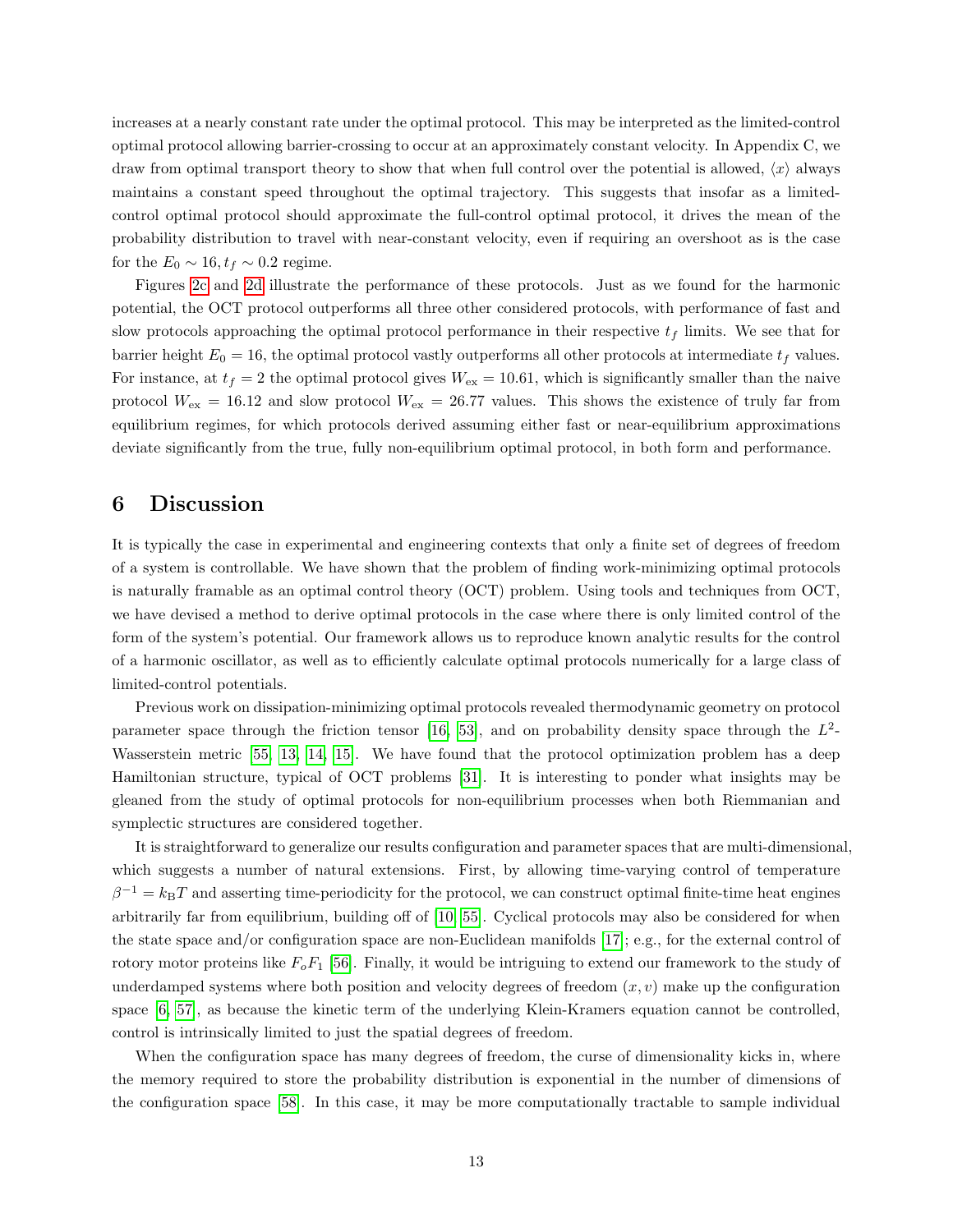stochastic trajectories to compute the friction tensor [\[16,](#page-14-6) [59\]](#page-16-11) or gradients of the protocol [\[28\]](#page-14-18) in order to calculate optimal protocols. It will be of interest to study the effectiveness of configuration space dimensionality reduction techniques (e.g., density functional theory [\[60\]](#page-16-12), Zwanzig-Mori projection operators [\[49\]](#page-16-1)) to make the calculation of optimal protocols through our framework computationally tractable for high dimensional configuration spaces.

We have shown that optimal control theory is a natural and powerful framework for the design and study of thermodynamically optimal protocols. In the spirit of [\[61\]](#page-16-13), it is our hope that through considering the optimal control of non-equilibrium probability densities considered here and elsewhere [\[34,](#page-15-5) [36,](#page-15-7) [33\]](#page-15-4), we may better understand how it is that biological systems, which operate far from equilibrium, function efficiently across vastly different length- and time-scales.

# 7 Acknowledgements

The authors would like to thank Benjamin Kuznets-Speck and David Limmer for insightful conversations, and Adam Frim for helpful manuscript comments. This research used the Savio computational cluster resource provided by the Berkeley Research Computing program at the University of California, Berkeley (supported by the UC Berkeley Chancellor, Vice Chancellor for Research, and Chief Information Officer). AZ was supported by the Department of Defense (DoD) through the National Defense Science & Engineering Graduate (NDSEG) Fellowship Program. This work was supported in part by the U. S. Army Research Laboratory and the U. S. Army Research Office under Contract No. W911NF-20-1-0151.

# References

- <span id="page-13-0"></span>[1] Udo Seifert. "Stochastic thermodynamics, fluctuation theorems and molecular machines". In: Reports on progress in physics 75.12 (2012), p. 126001.
- <span id="page-13-1"></span>[2] Christopher Jarzynski, Wolfram Just, and Rainer Klages. Nonequilibrium statistical physics of small systems. Wiley-VCH Verlag GmbH & Company KGaA, 2013.
- <span id="page-13-2"></span>[3] Sergio Ciliberto. "Experiments in stochastic thermodynamics: Short history and perspectives". In: Physical Review X 7.2 (2017), p. 021051.
- <span id="page-13-3"></span>[4] Tim Schmiedl and Udo Seifert. "Optimal finite-time processes in stochastic thermodynamics". In: Physical review letters 98.10 (2007), p. 108301.
- <span id="page-13-4"></span>[5] Steven Blaber and David A Sivak. "Skewed thermodynamic geometry and optimal free energy estimation". In: The Journal of Chemical Physics 153.24 (2020), p. 244119.
- <span id="page-13-5"></span>[6] Alex Gomez-Marin, Tim Schmiedl, and Udo Seifert. "Optimal protocols for minimal work processes in underdamped stochastic thermodynamics". In: The Journal of chemical physics 129.2 (2008), p. 024114.
- <span id="page-13-6"></span>[7] Karel Proesmans, Jannik Ehrich, and John Bechhoefer. "Optimal finite-time bit erasure under full control". In: Physical Review E 102.3 (2020), p. 032105.
- <span id="page-13-7"></span>[8] Patrick R Zulkowski and Michael R DeWeese. "Optimal finite-time erasure of a classical bit". In: Physical Review E 89.5 (2014), p. 052140.
- <span id="page-13-8"></span>[9] Valentin Blickle and Clemens Bechinger. "Realization of a micrometre-sized stochastic heat engine". In: Nature Physics 8.2 (2012), pp. 143–146.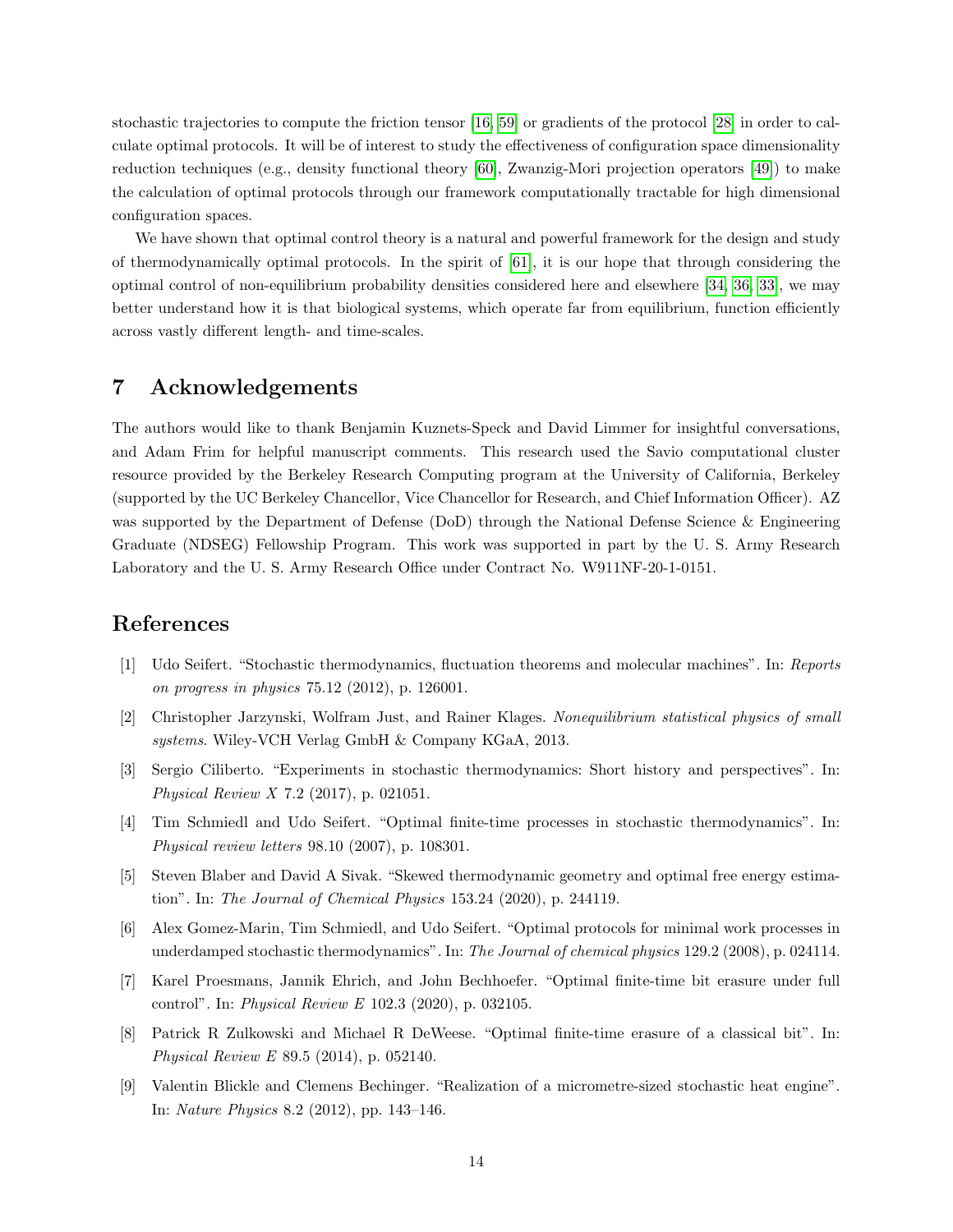- <span id="page-14-0"></span>[10] Adam G Frim and Michael R DeWeese. "Optimal finite-time Brownian Carnot engine". In: arXiv preprint arXiv:2107.05673 (2021).
- <span id="page-14-1"></span>[11] Adam G Frim and Michael R DeWeese. "A geometric bound on the efficiency of irreversible thermodynamic cycles". In: arXiv preprint arXiv:2112.10797 (2021).
- <span id="page-14-2"></span>[12] Erik Aurell, Carlos Mejı'a-Monasterio, and Paolo Muratore-Ginanneschi. "Optimal protocols and optimal transport in stochastic thermodynamics". In: Physical review letters 106.25 (2011), p. 250601.
- <span id="page-14-3"></span>[13] Andreas Dechant and Yohei Sakurai. "Thermodynamic interpretation of Wasserstein distance". In: arXiv preprint arXiv:1912.08405 (2019).
- <span id="page-14-4"></span>[14] Muka Nakazato and Sosuke Ito. "Geometrical aspects of entropy production in stochastic thermodynamics based on Wasserstein distance". In: arXiv preprint arXiv:2103.00503 (2021).
- <span id="page-14-5"></span>[15] Yongxin Chen, Tryphon T Georgiou, and Allen Tannenbaum. "Stochastic control and nonequilibrium thermodynamics: Fundamental limits". In: IEEE transactions on automatic control 65.7 (2019), pp. 2979–2991.
- <span id="page-14-6"></span>[16] David A Sivak and Gavin E Crooks. "Thermodynamic metrics and optimal paths". In: Physical review letters 108.19 (2012), p. 190602.
- <span id="page-14-7"></span>[17] Adam G Frim et al. "Engineered swift equilibration for arbitrary geometries". In: Physical Review E 103.3 (2021), p. L030102.
- <span id="page-14-8"></span>[18] Efe Ilker et al. "Counterdiabatic control of biophysical processes". In: arXiv preprint arXiv:2106.07130 (2021).
- <span id="page-14-9"></span>[19] Ignacio A Martı'nez et al. "Engineered swift equilibration of a Brownian particle". In: Nature physics 12.9 (2016), pp. 843–846.
- <span id="page-14-10"></span>[20] Cédric Villani. *Optimal transport: old and new.* Vol. 338. Springer, 2009.
- <span id="page-14-11"></span>[21] Shriram Chennakesavalu and Grant M. Rotskoff. Unifying thermodynamic geometries. 2022. arXiv: [2205.01205 \[cond-mat.stat-mech\]](https://arxiv.org/abs/2205.01205).
- <span id="page-14-12"></span>[22] Holger Then and Andreas Engel. "Computing the optimal protocol for finite-time processes in stochastic thermodynamics". In: Physical Review E 77.4 (2008), p. 041105.
- <span id="page-14-13"></span>[23] Carlos A Plata et al. "Optimal work in a harmonic trap with bounded stiffness". In: Physical Review E 99.1 (2019), p. 012140.
- <span id="page-14-14"></span>[24] David A Sivak and Gavin E Crooks. "Thermodynamic geometry of minimum-dissipation driven barrier crossing". In: Physical Review E 94.5 (2016), p. 052106.
- <span id="page-14-15"></span>[25] Patrick R Zulkowski et al. "Geometry of thermodynamic control". In: Physical Review E 86.4 (2012), p. 041148.
- <span id="page-14-16"></span>[26] Sebastian Deffner and Marcus VS Bonança. "Thermodynamic control—An old paradigm with new applications". In: EPL (Europhysics Letters) 131.2 (2020), p. 20001.
- <span id="page-14-17"></span>[27] Steven Blaber, Miranda D Louwerse, and David A Sivak. "Steps Minimize Dissipation in Rapidly Driven Stochastic Systems". In: arXiv preprint arXiv:2105.04691 (2021).
- <span id="page-14-18"></span>[28] Megan C Engel, Jamie A Smith, and Michael P Brenner. "Optimal control of nonequilibrium systems through automatic differentiation". In: arXiv preprint arXiv:2201.00098 (2022).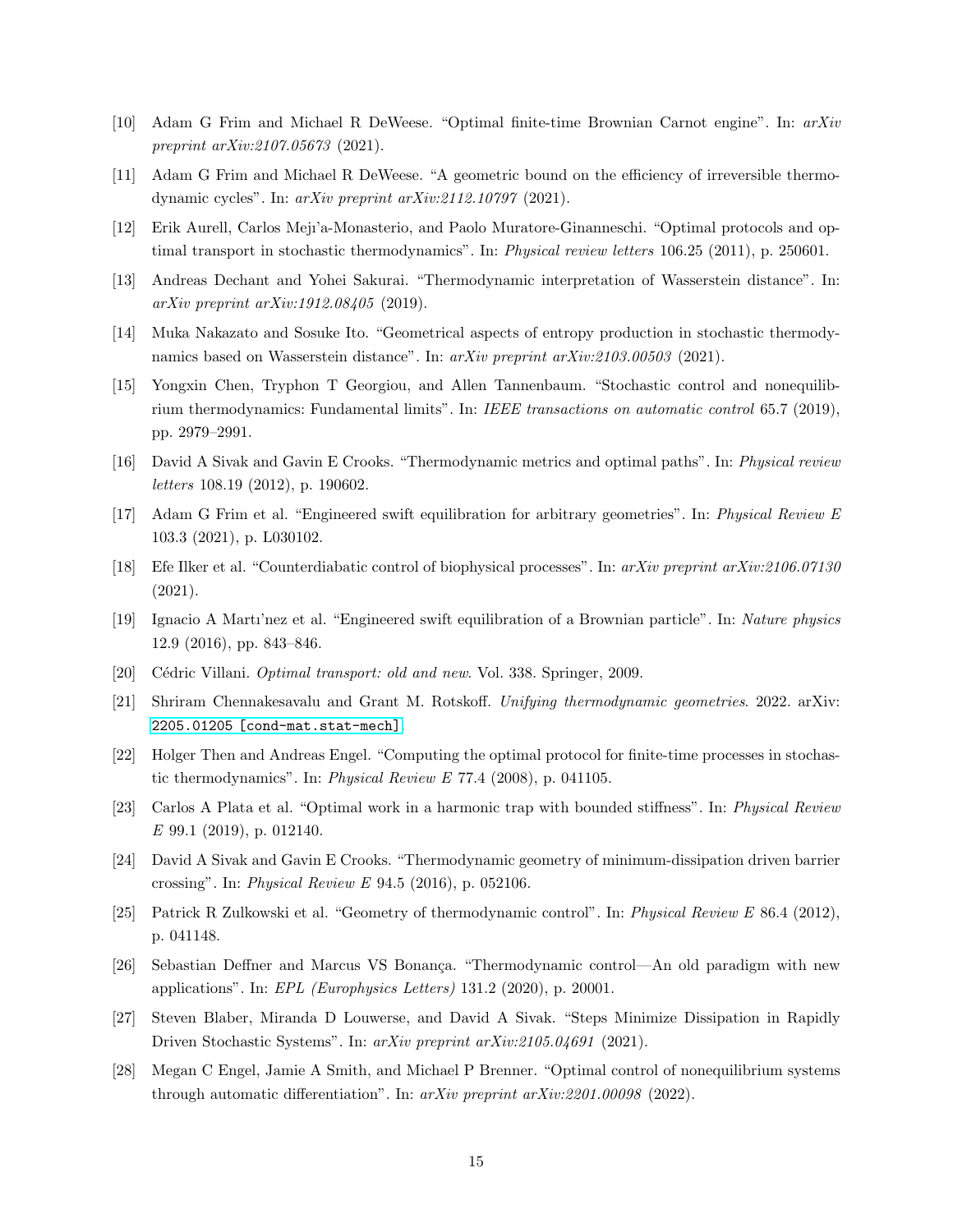- <span id="page-15-0"></span>[29] Jiawei Yan, Hugo Touchette, Grant M Rotskoff, et al. "Learning nonequilibrium control forces to characterize dynamical phase transitions". In: Physical Review E 105.2 (2022), p. 024115.
- <span id="page-15-1"></span>[30] Avishek Das, Benjamin Kuznets-Speck, and David T Limmer. "Direct evaluation of rare events in active matter from variational path sampling". In: Physical Review Letters 128.2 (2022), p. 028005.
- <span id="page-15-2"></span>[31] Daniel Liberzon. "Calculus of variations and optimal control theory". In: Calculus of Variations and Optimal Control Theory. Princeton university press, 2011.
- <span id="page-15-3"></span>[32] Suzanne Lenhart and John T Workman. Optimal control applied to biological models. Chapman and Hall/CRC, 2007.
- <span id="page-15-4"></span>[33] Kaivlaya Bakshi and Evangelos A Theodorou. "Open-loop Deterministic Density Control of Marked Jump Diffusions". In: arXiv preprint arXiv:2009.07154 (2020).
- <span id="page-15-5"></span>[34] Mario Annunziato and Alfio Borzı'. "A Fokker–Planck control framework for multidimensional stochastic processes". In: Journal of Computational and Applied Mathematics 237.1 (2013), pp. 487–507.
- <span id="page-15-6"></span>[35] Hector O Fattorini, Hector O Fattorini, et al. Infinite dimensional optimization and control theory. Vol. 54. Cambridge University Press, 1999.
- <span id="page-15-7"></span>[36] Aaron Palmer and Dejan Milutinović. "A hamiltonian approach using partial di fferential equations for open-loop stochastic optimal control". In: Proceedings of the 2011 American Control Conference. IEEE. 2011, pp. 2056–2061.
- <span id="page-15-8"></span>[37] Ethan N Evans et al. "Spatio-Temporal Differential Dynamic Programming for Control of Fields". In: arXiv preprint arXiv:2104.04044 (2021).
- <span id="page-15-9"></span>[38] Evangelos A Theodorou and Emmanuel Todorov. "Stochastic optimal control for nonlinear Markov jump diffusion processes". In: 2012 American Control Conference (ACC). IEEE. 2012, pp. 1633–1639.
- <span id="page-15-10"></span>[39] Arthur Fleig and Roberto Guglielmi. "Optimal control of the Fokker–Planck equation with spacedependent controls". In: Journal of Optimization Theory and Applications 174.2 (2017), pp. 408–427.
- <span id="page-15-11"></span>[40] Mario Annunziato and Alfio Borzi. "Optimal control of probability density functions of stochastic processes". In: Mathematical Modelling and Analysis 15.4 (2010), pp. 393–407.
- <span id="page-15-12"></span>[41] Mihai Popescu et al. "Existence and Uniqueness of the Optimal Control in Hilbert Spaces for a Class of Linear Systems". In: Intelligent Information Management 2.02 (2010), p. 134.
- <span id="page-15-13"></span>[42] Vladimir Y Chernyak et al. "Stochastic optimal control as non-equilibrium statistical mechanics: Calculus of variations over density and current". In: Journal of Physics A: Mathematical and Theoretical 47.2 (2013), p. 022001.
- <span id="page-15-14"></span>[43] Jascha Sohl-Dickstein, Peter Battaglino, and Michael R DeWeese. "Minimum probability flow learning". In: arXiv preprint arXiv:0906.4779 (2009).
- <span id="page-15-15"></span>[44] Stefano Bo, Soon Hoe Lim, and Ralf Eichhorn. "Functionals in stochastic thermodynamics: how to interpret stochastic integrals". In: Journal of Statistical Mechanics: Theory and Experiment 2019.8 (2019), p. 084005.
- <span id="page-15-16"></span>[45] Erik Aurell, Carlos Mejı'a-Monasterio, and Paolo Muratore-Ginanneschi. "Boundary layers in stochastic thermodynamics". In: Physical Review E 85.2 (2012), p. 020103.
- <span id="page-15-17"></span>[46] John Robert Taylor. Classical mechanics. 531 TAY. 2005.
- <span id="page-15-18"></span>[47] Jorge José and Eugene Saletan. Classical dynamics: a contemporary approach. 2000.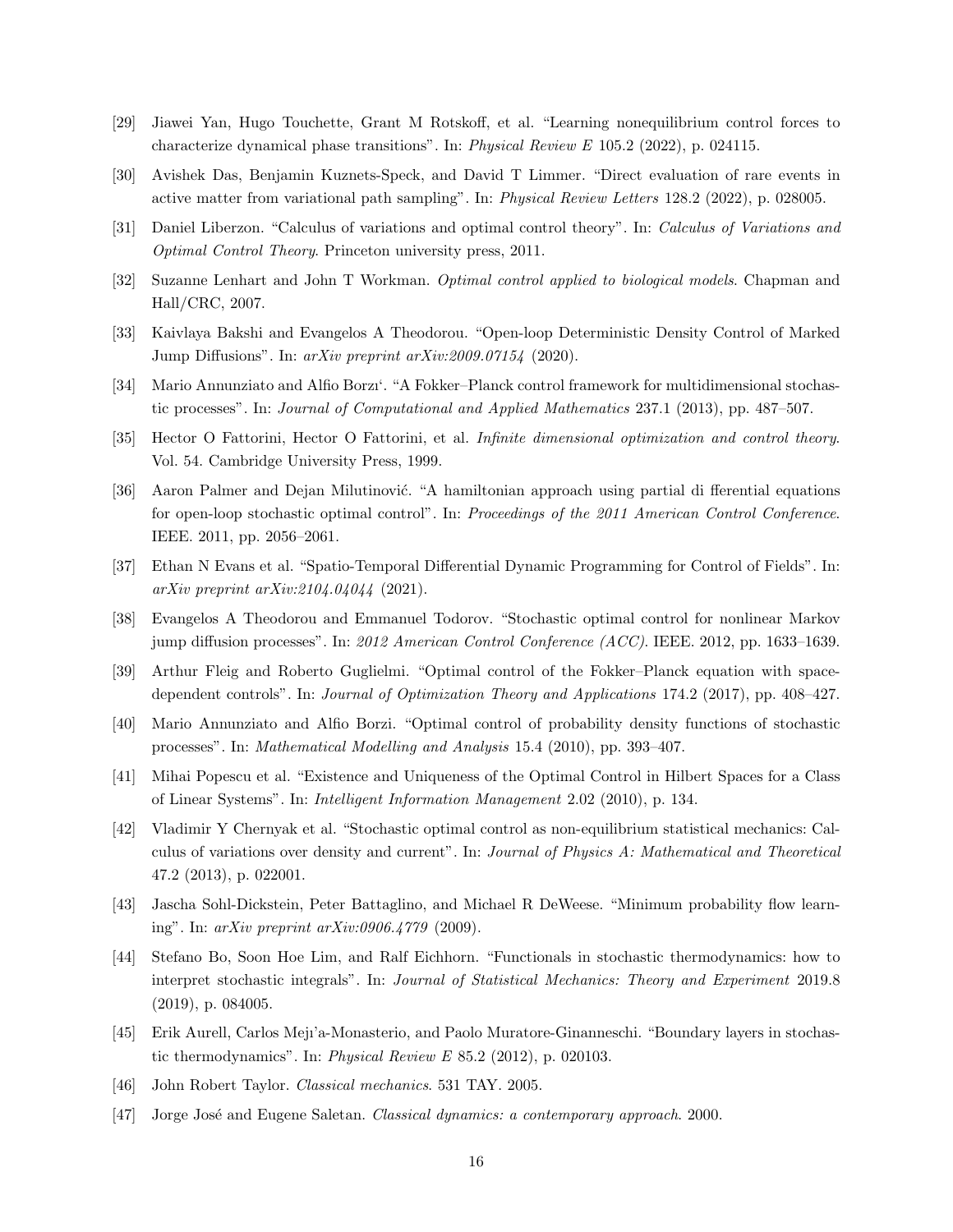- <span id="page-16-0"></span>[48] Viktor Holubec, Klaus Kroy, and Stefano Steffenoni. "Physically consistent numerical solver for timedependent Fokker-Planck equations". In: Physical Review E 99.3 (2019), p. 032117.
- <span id="page-16-1"></span>[49] Robert Zwanzig. Nonequilibrium statistical mechanics. Oxford university press, 2001.
- <span id="page-16-2"></span>[50] Hannes Risken. "Fokker-planck equation". In: The Fokker-Planck Equation. Springer, 1996, pp. 63–95.
- <span id="page-16-3"></span>[51] Carlos J Bustamante et al. "Optical tweezers in single-molecule biophysics". In: Nature Reviews Methods Primers 1.1 (2021), pp. 1–29.
- <span id="page-16-4"></span>[52] Gerhard Hummer and Attila Szabo. "Free energy reconstruction from nonequilibrium single-molecule pulling experiments". In: Proceedings of the National Academy of Sciences 98.7 (2001), pp. 3658–3661.
- <span id="page-16-5"></span>[53] Neha S Wadia, Ryan V Zarcone, and Michael R DeWeese. "Solution to the Fokker-Planck equation for slowly driven Brownian motion: Emergent geometry and a formula for the corresponding thermodynamic metric". In: Physical Review E 105.3 (2022), p. 034130.
- <span id="page-16-6"></span>[54] Michael McAsey, Libin Mou, and Weimin Han. "Convergence of the forward-backward sweep method in optimal control". In: Computational Optimization and Applications 53.1 (2012), pp. 207–226.
- <span id="page-16-7"></span>[55] Gentaro Watanabe and Yuki Minami. "Finite-time thermodynamics of fluctuations in microscopic heat engines". In: Physical Review Research 4.1 (2022), p. L012008.
- <span id="page-16-8"></span>[56] Joseph NE Lucero, Aliakbar Mehdizadeh, and David A Sivak. "Optimal control of rotary motors". In: Physical Review E 99.1 (2019), p. 012119.
- <span id="page-16-9"></span>[57] Paolo Muratore-Ginanneschi. "On extremals of the entropy production by 'Langevin–Kramers' dynamics". In: Journal of Statistical Mechanics: Theory and Experiment 2014.5 (2014), P05013.
- <span id="page-16-10"></span>[58] Hilbert J Kappen. "Path integrals and symmetry breaking for optimal control theory". In: Journal of statistical mechanics: theory and experiment 2005.11 (2005), P11011.
- <span id="page-16-11"></span>[59] Grant M Rotskoff and Gavin E Crooks. "Optimal control in nonequilibrium systems: Dynamic Riemannian geometry of the Ising model". In: Physical Review E 92.6 (2015), p. 060102.
- <span id="page-16-12"></span>[60] Michael te Vrugt, Hartmut Löwen, and Raphael Wittkowski. "Classical dynamical density functional theory: from fundamentals to applications". In: Advances in Physics 69.2 (2020), pp. 121–247.
- <span id="page-16-13"></span>[61] Ty NF Roach et al. "Application of finite-time and control thermodynamics to biological processes at multiple scales". In: Journal of Non-Equilibrium Thermodynamics 43.3 (2018), pp. 193–210.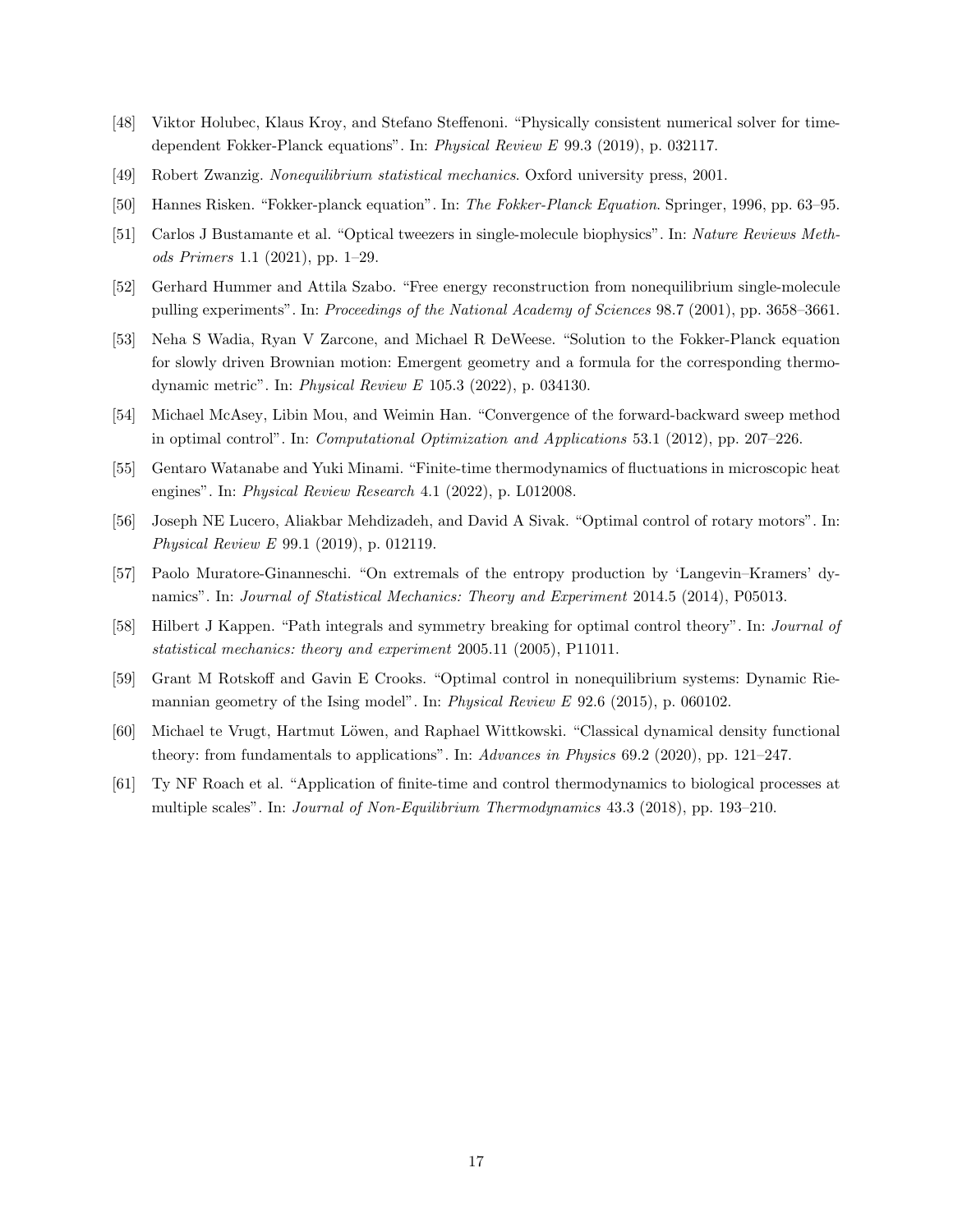# <span id="page-17-0"></span>Appendix A Analytic optimal protocol for moving harmonic trap

Here, we reproduce the optimal protocol for a moving harmonic trap, with control potential

$$
U_{\lambda}(x) = \frac{(x - \lambda)^2}{2} \tag{30}
$$

starting at  $\lambda_i = 0$  and ending at some  $\lambda_f \neq 0$  in time  $t_f$ . Writing  $U_\lambda(x) = U_0(x) + \lambda U_1(x) + U_c(\lambda)$ , we identify  $U_0(x) = x^2/2$ ,  $U_1(x) = -x$ , and  $U_c(\lambda) = \lambda^2/2$ . The initial equilibrium distribution is a Gaussian with mean  $\mu$  centered at 0 with variance 1, and evolves as a Gaussian with a shifting mean given by

<span id="page-17-1"></span>
$$
\dot{\mu} = \lambda - \mu,\tag{31}
$$

obtained by plugging a Gaussian  $\rho$  of unit variance into Eq. [\(17\)](#page-4-0).

Considering a truncated polynomial ansatz  $\pi(x,t) = \sum_{k=0}^{n} p_k(t) x^k / k!$  for the conjugate momentum, Eq. [\(17\)](#page-4-0) and the terminal condition  $\pi(x, t_f) = 0$  lead to the survival of only the linear term  $\pi(x, t) = p_1(t)x$ , with dynamics

<span id="page-17-2"></span>
$$
\dot{p}_1 = p_1 + \lambda_f - \lambda. \tag{32}
$$

Finally, the constraint Eq. [\(20\)](#page-5-1) gives us

<span id="page-17-3"></span>
$$
\lambda[\rho,\pi] = \frac{\lambda_f + \mu + p_1}{2}.\tag{33}
$$

Plugging this in to [\(31\)](#page-17-1) and [\(32\)](#page-17-2), we obtain

$$
\dot{\mu} = \dot{p}_1 = \frac{\lambda_f + p_1 - \mu}{2} = \frac{\lambda_f - \delta}{2} \tag{34}
$$

where we get the second line from seeing that because  $\mu = p_1$ , the difference  $\delta = \mu(t) - p_1(t)$  is timeindependent. Thus, we see that  $\mu$  and  $p_1$  change at a constant and equal rate. Given our boundary conditions  $\mu(0) = 0$  and  $p_1(t_f) = 0$ , we have  $\mu(t) = (\lambda_f - \delta)t/2$  and  $p_1(t) = (\lambda_f - \delta)(t - t_f)/2$ . Setting  $\mu(t_f) - p_1(t_f) = \delta$ , we get

$$
\delta = \left(\frac{\lambda_f - \delta}{2}\right) t_f \tag{35}
$$

which is easily solved as  $\delta = \lambda_f t_f/(t_f + 2)$ .

Thus, we have

<span id="page-17-4"></span>
$$
\mu(t) = \frac{\lambda_f \, t}{t_f + 2} \tag{36}
$$

$$
p_1(t) = \frac{\lambda_f(t - t_f)}{t_f + 2} \tag{37}
$$

which we plug into [\(33\)](#page-17-3) to obtain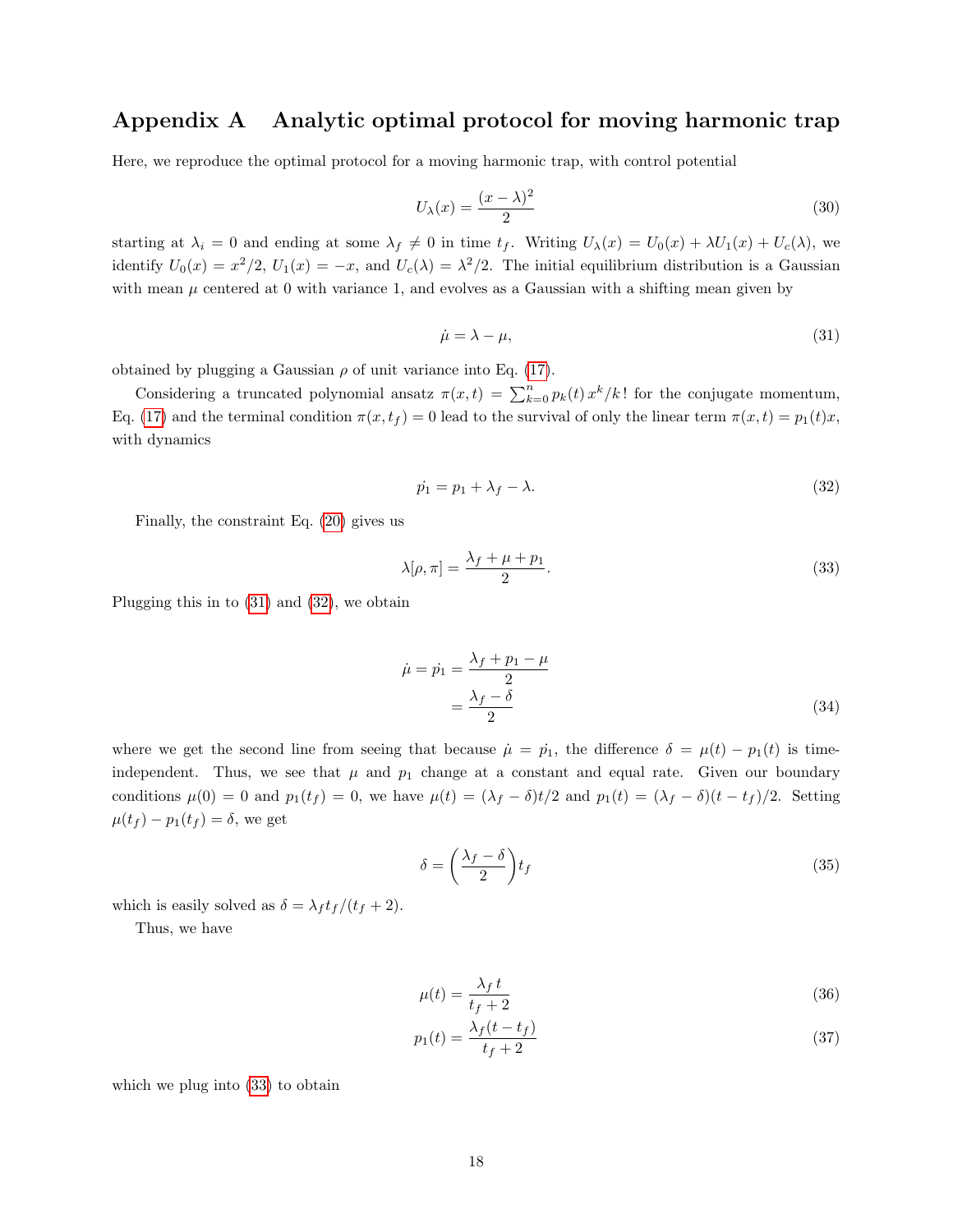$$
\lambda(t) = \frac{\lambda_f(t+1)}{t_f + 2},\tag{38}
$$

and thus reproducing the optimal protocol in equation (9) of [\[1\]](#page-27-0).

## <span id="page-18-0"></span>Appendix B Numerical Methods

Here, we discuss how we numerically obtain the optimal, naive, fast, and slow protocols. In general, our lattice-discretization and discretized Fokker-Planck dynamics follow [\[2\]](#page-27-1).

We discretize our configuration space with a lattice of d points with spacing  $\Delta x$  with reflecting boundaries at  $x_b = \pm(d-1)\Delta x/2$ . The values of  $\rho(x, t)$ ,  $\pi(x, t)$ , and  $U(x, \lambda)$  are approximated by  $\rho(t)$ ,  $\pi(t)$ , and  $U_{\lambda}(t)$ , with  $[\boldsymbol{\rho}(t)]^l = \rho(x(l), t)$ ,  $[\boldsymbol{\pi}(t)]_l = \pi(x(l), t)$ , and  $[\boldsymbol{U}_{\lambda}]_l = U(x(l), \lambda)$ , where  $x(l) = (2l + 1 - d)\Delta x/2$ , with  $l = 1, 2, ..., d$ . The Fokker-Planck operator  $\hat{\mathcal{L}}_{\lambda}$  is approximated then by the appropriate transition rate matrix  $\mathcal{L}_{\lambda}$  from [\(2\)](#page-2-2), with  $c_{ij} = D(\Delta x)^{-2}$  for all neighboring sites  $|i - j| = 1$ , and  $c_{ij} = 0$  for all else.

Time is discretized to  $\{t_n \mid n = 0, 1, ..., N; t_0 = 0, t_N = t_f\}$  with (not necessarily even) time steps  $h_n = t_n - t_{n-1}$ , and each protocol is given as  $\{\lambda_n, \mid n = 1, ..., N\}$ , each  $\lambda_n$  defined between time points  $(t_{n-1}, t_n)$ .

We first describe how we obtain each of the protocols in [B.1,](#page-18-1) and then how the excess work of each protocol  $W_{\text{ex}}$  is numerically computed in [B.2,](#page-21-0) and finally our specific spatial and time discretization parameters (and corresponding computational performance) in [B.3.](#page-22-0)

#### <span id="page-18-1"></span>B.1 Numerical computation of optimal, naive, fast, and slow protocols

#### B.1.1 Optimal protocol

Given our spatial discretization, we must numerically solve the coupled differential equations

<span id="page-18-2"></span>
$$
\dot{\rho} = \mathcal{L}_{\lambda} \rho \tag{39}
$$

<span id="page-18-4"></span><span id="page-18-3"></span>
$$
\dot{\boldsymbol{\pi}} = -\mathcal{L}_{\lambda}^{T}(\boldsymbol{\pi} + \boldsymbol{U}_{\lambda} - \boldsymbol{U}_{f})
$$
\n(40)

with mixed initial and final conditions  $\rho(0) = \rho_i$ ,  $\pi(t_f) = 0$ . The two equations are coupled together by the constraint equation

$$
\left( \left[ \frac{d\mathbf{U}_{\lambda}}{d\lambda} \right]^T \mathcal{L}_{\lambda} + (\boldsymbol{\pi} + \mathbf{U}_{\lambda} - \mathbf{U}_f)^T \frac{d\mathcal{L}_{\lambda}}{d\lambda} \right) \boldsymbol{\rho} = 0, \tag{41}
$$

which may be numerically invertible through an iterative root-finding algorithm to obtain  $\lambda(\rho,\pi)$ .

Generically, the Fokker-Planck operator [\(13\)](#page-4-5), which is discretized as matrix  $\mathcal{L}_{\lambda}$ , has an unbounded spectrum of non-positive eigenvalues [\[3,](#page-27-2) [4\]](#page-27-3). This makes the differential equations stiff to numerically integrate. In particular, the numerical integration of  $\pi$  forwards in time is numerically unstable, as any finite amount of numerical noise becomes exponentially amplified. The same holds true for the numerical integration of  $\rho$ backwards in time.

To circumvent this problem, we use a modified version of the iterative Forward-Backward Sweep Method [\[5,](#page-27-4) [6\]](#page-27-5) that explicitly avoids integrating  $\pi$  forward in time and  $\rho$  backward in time. Briefly, one starts with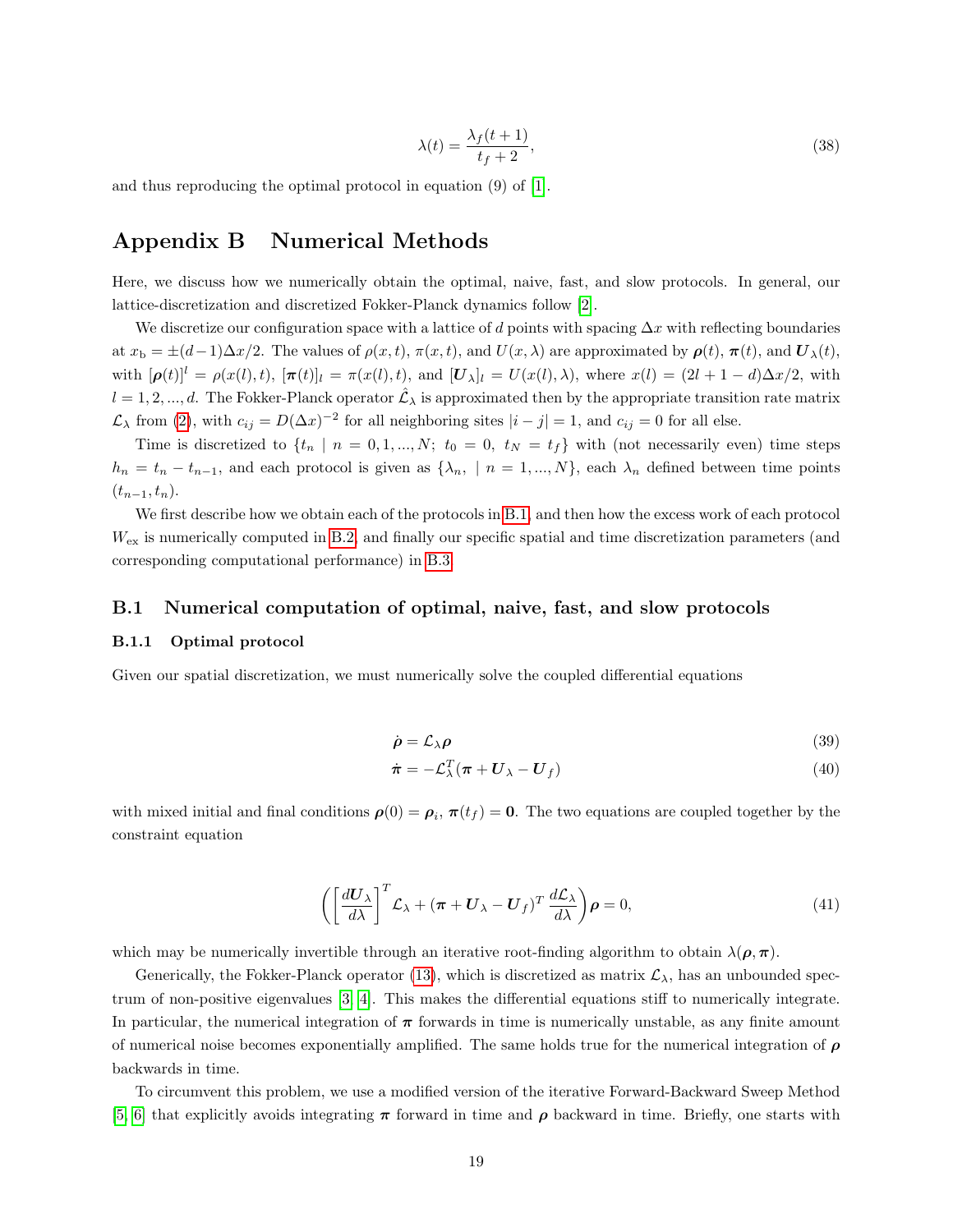a guess of the solution  $\{\boldsymbol{\rho}^{(0)}(t), \pi^{(0)}(t)\}\$ . At each iteration, our approximate solution  $\{\boldsymbol{\rho}^{(k)}(t), \pi^{(k)}(t)\}\$ is updated through a forward and a backward sweep. In the forward sweep,  $\rho^{(k+1)}(t)$  is obtained by numerically integrating [\(39\)](#page-18-2) forward in time, using  $\pi^{(k)}(t)$  to evaluate  $\lambda(\rho, \pi)$ . Next, for the backward sweep,  $\pi^{(k+1)}(t)$ is obtained by numerically integrating [\(40\)](#page-18-3) backward in time using the values of  $\lambda(\rho, \pi)$  from the forward sweep. Through enough iterations, the iterative solution  $\{\boldsymbol{\rho}^{(k)}(t), \boldsymbol{\pi}^{(k)}(t)\}\)$  converges to a "fixed point"  $\{\boldsymbol{\rho}^*(t), \boldsymbol{\pi}^*(t)\}\$  that does not change under further iterations. This would be our solution to [\(39\)](#page-18-2), [\(40\)](#page-18-3), and [\(41\)](#page-18-4), with  $\{\lambda^*(t) = \lambda(\boldsymbol{\rho}^*(t), \pi^*(t))\}.$ 

Corresponding to the time discretization,  $\{\boldsymbol{\rho}(t), \boldsymbol{\pi}(t)\}\$ is discretized to  $\{(\boldsymbol{\rho}_n, \boldsymbol{\pi}_n) \mid n = 0, 1, ..., N\}$ . We note that due to the Hamiltonian nature of the continuous-time dynamics, we use an symplectic exponential integrator to preserve the underlying Hamiltonian structure [\[7,](#page-27-6) [8\]](#page-27-7). The forward sweep to obtain  $\{\boldsymbol{\rho}_n^{(k+1)} \mid n = 1\}$  $0, 1, ..., N$  consists of iteratively taking forward steps from  $t_n$  to  $t_{n+1}$  through

<span id="page-19-0"></span>
$$
\rho_{n+1}^{(k+1)}(\rho_n^{(k+1)}, \pi_{n+1}^{(k)}) = e^{h_{n+1}\mathcal{L}_\lambda} \rho_n^{(k+1)}\big|_{\lambda = \lambda(\rho_n^{(k+1)}, \pi_{n+1}^{(k)})}
$$
(42)

starting with the initial condition  $\rho_0^{(k+1)} = \rho_i$ . At each step,  $\lambda(\rho_n^{(k+1)}, \pi_{n+1}^{(k)})$  that satisfies the constraint equation.

The backward sweep to obtain  $\{\pi_n^{(k+1)} \mid n = 0, 1, ..., N\}$  is done similarly, by iteratively taking backward steps from  $t_{n+1}$  to  $t_n$  through

<span id="page-19-1"></span>
$$
\pi_n^{(k+1)}(\boldsymbol{\rho}_n^{(k+1)}, \boldsymbol{\pi}_{n+1}^{(k+1)}) = e^{h_{n+1}\mathcal{L}_{\lambda}^T}\boldsymbol{\pi}_{n+1}^{(k+1)} + (e^{h_{n+1}\mathcal{L}_{\lambda}^T} - \mathbb{1})(\boldsymbol{U}_{\lambda} - \boldsymbol{U}_{f})\big|_{\lambda = \lambda(\boldsymbol{\rho}_n^{(k+1)}, \boldsymbol{\pi}_{n+1}^{(k)})}.
$$
(43)

starting with the final condition  $\pi_N^{(k+1)} = \mathbf{0}$  and descending to  $n = 0$ . Here 1 denotes the d-dimensional identity matrix. Note here, we use the  $\lambda$  values obtained in the forward sweep.

During each forward sweep,  $\lambda(\rho_n^{(k+1)}, \pi_{n+1}^{(k+1)})$  is calculated numerically. Due to the discretization of time, the constraint equation is slightly different. We first note that Eqs. [\(42\)](#page-19-0) and [\(43\)](#page-19-1) correspond to the following discrete Lagrangian

$$
L[{(\rho_n, \pi_n)}]=\sum_{n=0}^{N-1} \left[ -(U_{\lambda} - U_f)^T (e^{h_{n+1}\mathcal{L}_{\lambda}} - 1) \rho_n + \pi_{n+1}^T (\rho_{n+1} - e^{h_{n+1}\mathcal{L}_{\lambda}} \rho_n) \right]_{\lambda = \lambda(\rho_n, \pi_{n+1})}, \quad (44)
$$

as taking  $\partial L/\partial \pi_n = 0$  and  $\partial L/\partial \rho_n = 0$  reproduce them. Taking  $\partial L/\partial \lambda = 0$  for each  $\lambda(\rho_n, \pi_{n+1})$  gives the constraint equation

<span id="page-19-2"></span>
$$
\left[ \left( \frac{dU_{\lambda}}{d\lambda} \right)^{T} (e^{h_{n+1}\mathcal{L}_{\lambda}} - 1) + (\pi_{n+1} + U_{\lambda} - U_{f})^{T} \left( \frac{\partial (e^{h_{n+1}\mathcal{L}_{\lambda}})}{\partial\lambda} \right) \right] \rho_{n} \bigg|_{\lambda = \lambda(\rho_{n}, \pi_{n+1})} = 0 \tag{45}
$$

where the partial derivative of the matrix exponential may be numerically computed through [\[9\]](#page-27-8). It may be seen that in the  $h_{n+1} \to 0$  limit, this equation is equivalent to [\(41\)](#page-18-4). For each of the steps taken in a forward sweep, the protocol value  $\lambda(\rho_n, \pi_{n+1})$  is numerically calculated to satisfy [\(45\)](#page-19-2) through a root-finding algorithm.

To start our forward-backward sweep algorithm, we use the slow protocol  $\{\lambda_n^{\text{slow}}\}$  described in [B.1.4,](#page-20-0) to get  $\{\boldsymbol{\pi}_n^{(0)}\}$  through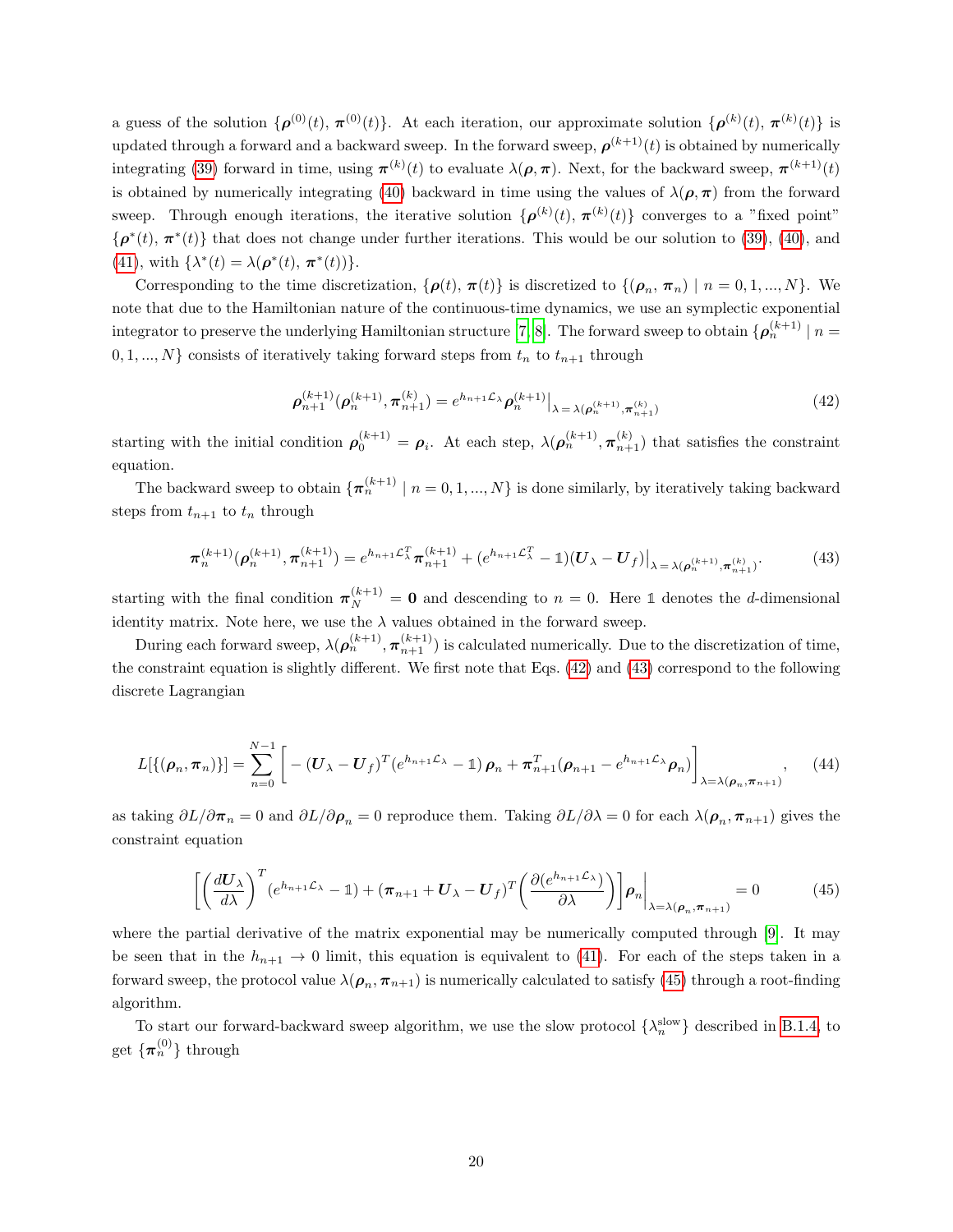$$
\begin{aligned}\n\boldsymbol{\pi}_{N+1}^{(0)} &= \mathbf{0} \\
\boldsymbol{\pi}_n^{(0)} &= e^{h_{n+1}\mathcal{L}_\lambda^T}\boldsymbol{\pi}_{n+1}^{(0)} + (e^{h_{n+1}\mathcal{L}_\lambda^T}-\mathbb{1})(\boldsymbol{U}_\lambda-\boldsymbol{U}_f)\big|_{\lambda=\lambda_{n+1}^{\mathrm{slow}}}.\n\end{aligned}
$$

It is this  $\{\pi_n^{(0)}\}$  that we use as the initial condition to start our first forward sweep. (Note, the value of initial  $\{\rho_n^{(0)}\}$  does not matter, as it is not used at all in the first forward-backward sweep iteration.)

Forward and backward sweeps are iteratively done until numerical convergence, which we chose to be when the root-mean-squared difference of  $\{\lambda_n^{(k)}\}$  and  $\{\lambda_n^{(k+1)}\}$  between adjacent iterations is less than  $10^{-8}$ . Interestingly, the number of forward-backward sweep iterations until convergence varies as a function of  $t_f$ , increasing for larger values of  $t_f$ , which we discuss in [B.3](#page-22-0)

#### B.1.2 Naive protocol

The naive protocol is a linear interpolation between  $\lambda_i$  and  $\lambda_f$ , i.e.  $\lambda^{\text{naive}}(t) = \lambda_i + (t/t_f)(\lambda_f - \lambda_i)$ . The discretized version is given as

$$
\left\{\lambda_n^{\text{naive}} = \lambda_i + \frac{t_n + t_{n-1}}{2t_f}(\lambda_f - \lambda_i) \middle| n = 1, ..., N\right\}.
$$
\n(46)

#### <span id="page-20-1"></span>B.1.3 Fast protocol

It was shown in [\[10\]](#page-27-9) that for small time-scales  $t_f \ll 1$ , the optimal protocol is given by a step at intermediate times

$$
\lambda(t) = \begin{cases} \lambda_i & \text{for } t = 0\\ \lambda^{\text{STEP}} & \text{for } t \in (0, t_f) \\ \lambda_f & \text{for } t = t_f \end{cases}
$$

with a single optimal value  $\lambda^{\text{STEP}}$  satisfying an Euler-Lagrange equation. Relating to our work, as  $t_f \to 0$ , we have  $\rho(x,t) \to \rho_i(x)$ , and  $\pi(x,t) \to 0$ . The value of  $\lambda^{\text{STEP}}$  is what solves [\(20\)](#page-5-1) with  $\rho = \rho_i$  and  $\pi = 0$ .

Plugging  $\rho = \rho_i \propto \exp(-(U_0 + \lambda_i U_1))$  and  $\pi = 0$  into [\(20\)](#page-5-1), we get

$$
\lambda^{\text{STER}} = \frac{\lambda_i + \lambda_f}{2}.\tag{47}
$$

This is consistent with equations (S5) and (S7) of [\[10\]](#page-27-9), but furthermore claims that for all potentials of the form [\(19\)](#page-5-0), the optimal  $\lambda^{\text{STEP}}$  is the arithmetic mean of  $\lambda_i$  and  $\lambda_f$ .

For discretized space and time, we find  $\lambda^{\text{STEP}}$  that satisfies [\(11\)](#page-3-3) for  $\rho = \rho_i$  and  $\pi = 0$ , and thus we obtain the fast protocol

$$
\{\lambda_n^{\text{fast}} = \lambda^{\text{STEP}} \mid n = 1, ..., N\}.
$$
\n(48)

#### <span id="page-20-0"></span>B.1.4 Slow protocol

In the slow, linear-response regime, as studied in [\[11\]](#page-27-10), the amount of excess work for a differential amount of time  $\Delta t$  is given by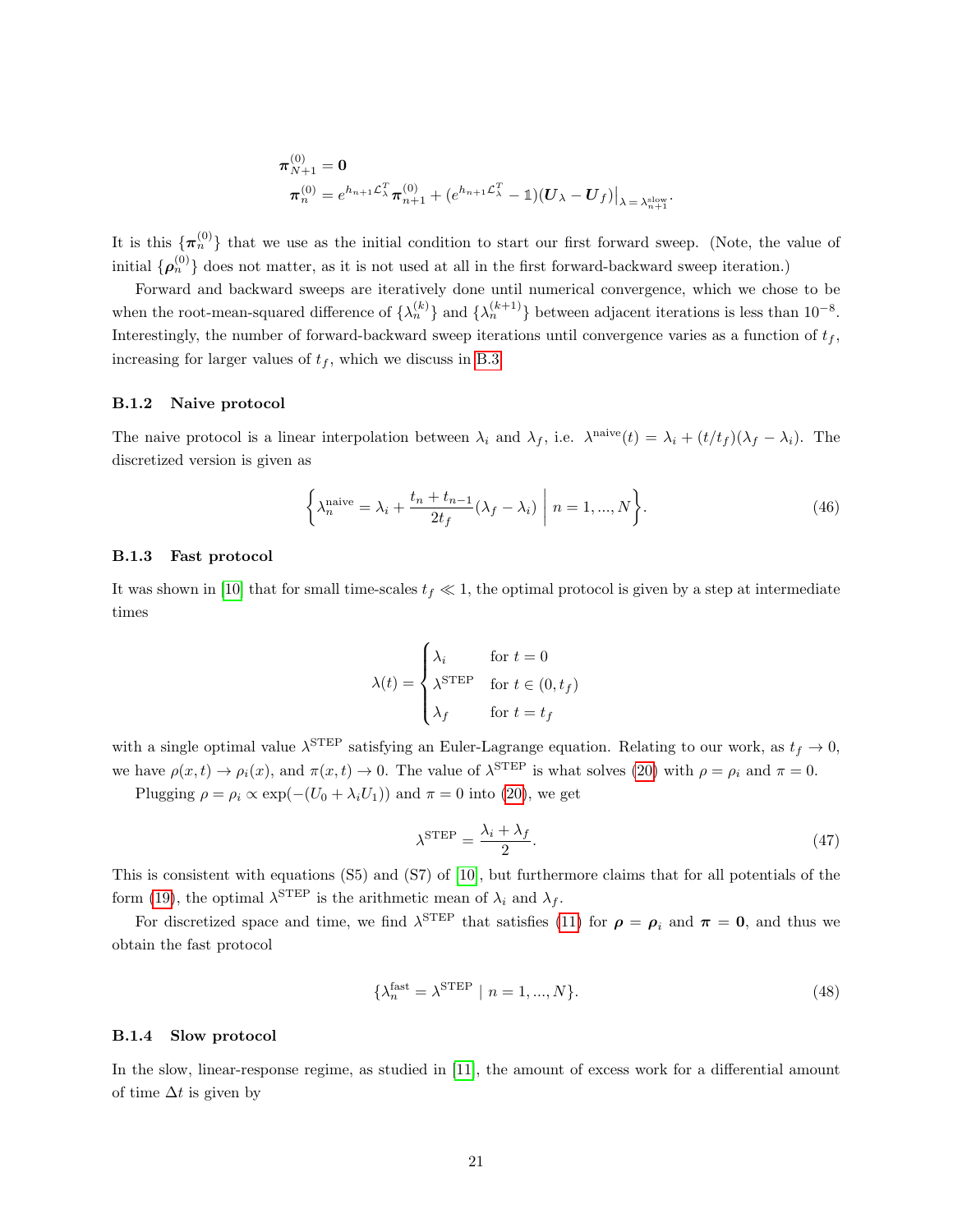<span id="page-21-1"></span>
$$
\Delta W_{\text{ex}} = \xi(\lambda)\dot{\lambda}^2 \Delta t \tag{49}
$$

where  $\xi(\lambda)$  is the friction tensor (a scalar for a one-dimensional parameter space) given by

$$
\xi(\lambda) = \beta \int_0^\infty dt \, \langle \Delta U_1(0) \Delta U_1(t) \rangle_0. \tag{50}
$$

Here, given our form of  $U_{\lambda}$  in [\(19\)](#page-5-0), we have identified the conjugate force to  $\lambda$  as  $U_1$ .

According to [\[12,](#page-27-11) [13\]](#page-27-12), we can calculate the friction tensor using an eigendecomposition as

$$
\xi(\lambda) = \beta \int dx \, \rho_{\lambda}(x) (U_1(x) - \langle U_1 \rangle_0) \sum_{k=1}^{\infty} u_k \frac{\phi_k(x)}{\epsilon_k}
$$
\n(51)

where  $\rho_\lambda(x) \propto \exp(-U_\lambda)$  is the equilibrium distribution of  $\lambda$ ;  $\phi_k$  is the kth eigenvector of  $\mathcal{L}^\dagger_\lambda$  with eigenvector  $-\epsilon_k$ , i.e.  $\hat{\mathcal{L}}_{\lambda}^{\dagger} \phi_k = -\epsilon_k \phi_k$ , with ordering  $\epsilon_0 = 0 < \epsilon_1 < \epsilon_2 < ...$ ; and  $u_k$  is the coefficient of the decomposition  $U_1(x) = \sum_{k=0} u_k \phi_k(x)$ . For our simulations with spatial discretization, this integral over x becomes a discrete sum over the vector components of d states for each vector, with the eigendecomposition  $(\phi_k, \epsilon_k)$ calculated for matrix  $\mathcal{L}^T_{\lambda}$  from [\(2\)](#page-2-2).

Given the form of [\(49\)](#page-21-1), an optimal protocol in the linear response regime is given by a geodesic  $\lambda^{\text{slow}}(t)$ where  $\dot{\lambda}^{slow}(t) \propto \xi^{-1/2}(\lambda^{slow})$ , with  $\lambda^{slow}(0) = \lambda_i$  and  $\lambda^{slow}(t_f) = \lambda_f$ . To then numerically calculate the time-discretized slow protocol, we first define the protocol defined on time points  $\{\lambda'_n \mid n = 0, 1, ..., N; \lambda'_0 = 1\}$  $\lambda_i$ ,  $\lambda'_N = \lambda_f$  with  $\lambda'_n$  corresponding  $t_n$ , and we solve for the value of proportionality constant  $\alpha$  so that

$$
\lambda'_{n+1} - \lambda'_n = \alpha h_{n+1} \xi^{-1/2} \left( \frac{\lambda'_{n+1} + \lambda'_n}{2} \right). \tag{52}
$$

Finally, we obtain slow protocol as the average between points

$$
\left\{\lambda_n^{\text{slow}} = \frac{\lambda'_{n+1} + \lambda'_n}{2} \middle| n = 1, ..., N\right\}.
$$
\n(53)

#### <span id="page-21-0"></span>**B.2**  $W_{\text{ex}}$  calculation

The excess work  $W_{ex}[\lambda(t)]$  of a protocol  $\lambda(t)$  specifies how much more work is expended than the reversible work needed to do so adiabatically. It is non-negative by the second law of thermodynamics, and given by  $W_{\text{ex}}[\lambda(t)] = W[\lambda(t)] - \Delta F$ , where  $\Delta F$  is the protocol-independent equilibrium free energy difference between the initial and final equilibrium states [\[14\]](#page-27-13).

Numerically, given a specified protocol  $\{\lambda_n\}$ , to get the excess work  $W_{\text{ex}}[\{\lambda_n\}]$ , we first calculate the time evolution  $\{\boldsymbol{\rho}_n\}$  through

$$
\rho_0 = \rho_{\text{eq},i}
$$
  

$$
\rho_{n+1} = e^{h_{n+1} \mathcal{L}_{\lambda}} \rho_n \big|_{\lambda = \lambda_{n+1}},
$$

and then the time-discretized version of [\(5\)](#page-2-3):

<span id="page-21-2"></span>
$$
W[\{\lambda_n\}] = (\boldsymbol{U}_f - \boldsymbol{U}_i)^T \boldsymbol{\rho}_{\text{eq},i} + \sum_{n=0}^{N-1} \left[ -( \boldsymbol{U}_\lambda - \boldsymbol{U}_f)^T (e^{h_{n+1}\mathcal{L}_\lambda} - \mathbb{1}) \boldsymbol{\rho}_n \right]_{\lambda = \lambda_{n+1}}.
$$
 (54)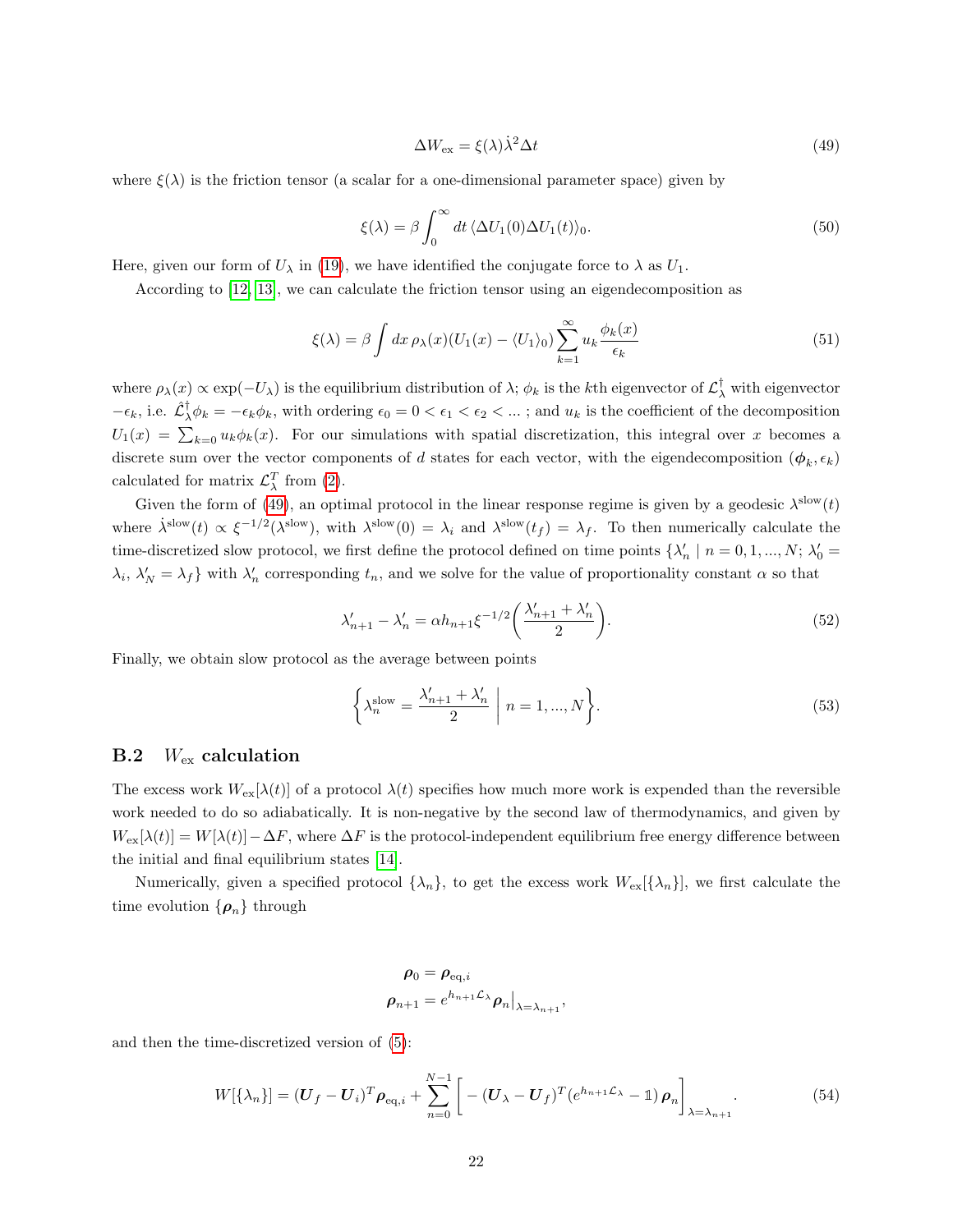The protocol-independent discretized free energy is given by

<span id="page-22-1"></span>
$$
\Delta F = -\log\left(\frac{\sum_{k} \exp(-[\boldsymbol{U}_{f}]_{k})}{\sum_{k} \exp(-[\boldsymbol{U}_{i}]_{k})}\right).
$$
\n(55)

The excess work is then given by the difference between [\(54\)](#page-21-2) and [\(55\)](#page-22-1) as  $W_{ex}[\{\lambda_n\}] = W[\{\lambda_n\}] - \Delta F$ .

#### <span id="page-22-0"></span>B.3 Discretization parameters and iterations-till-convergence

For the discretization of space of our numerical quartic examples, we use  $\Delta x = 0.025$  with  $x<sub>b</sub> = 3$ . For time discretization, we used  $N = 1000$  time steps, considering both even timesteps  $\{t_n = (n/(N+1))t_f \mid n =$ 0, 1, ..., N} and variable timesteps  $\{t_n | n = 0, 1, ..., N; \lambda^{\text{slow}}(t_n) = \lambda_i + (n/(N+1))(\lambda_f - \lambda_i)\}.$  The variable time discretization was chosen because for the linearly biased double-well problem, both slow and optimal protocols have very steep slopes at the beginning and end of the protocols, for large  $t_f$  values; necessarily, for large  $t_f$ , a finer time discretization is needed for the beginning and end of the protocols for more accurate numerically convergence.

As a sanity check, we numerically calculated the optimal protocol for the variable stiffness harmonic oscillator problem, using spatial discretization  $\Delta x = 0.025$ ,  $x<sub>b</sub> = 5$  and the abovementioned  $N = 1000$  even and variable time discretizations. We considered  $(\lambda_i = 1, \lambda_f = 2)$  and  $(\lambda_i = 1, \lambda_f = 5)$ , for a variety of  $t_f$ . Figure [A.1](#page-25-0) gives the corresponding numerical solutions for these cases. Comparing the numerically obtained protocol with the analytic solution [\(27\)](#page-6-2), which is plotted in lighter-colored solid lines for each  $t_f$ , we see a very a close match, with typical root-mean-squared error value  $10^{-5}$ , never exceeding  $1.8 \times 10^{-3}$  (we get larger RMS error values for for larger  $t_f$ , as the time step  $\Delta t \approx t_f/N$  is generally larger). The closeness between the numerical and analytic solutions suggests a sufficiently fine discretization of space and time.

In calculating the optimal protocol, viewing a forward-backward sweep as a fixed point iteration, to accelerate the convergence of solution we used Anderson Acceleration [\[15,](#page-27-14) [16\]](#page-27-15) with the additional parameters: restarts at  $m = 30$ , and relaxation  $\beta = 0.5$  [\[17\]](#page-27-16). Convergence was determined when the root-mean-squared distance between two iterations of  $\{\lambda_n\}$  was less than  $10^{-8}$ . Interestingly, the number of fixed point iterations needed till convergence was roughly monotonic in  $t_f$ , as is displayed in Figure [A.2.](#page-26-0) Despite the optimal protocol asymptoting to the slow protocol for large  $t_f$  (see Figures [1,](#page-8-0) [2,](#page-10-0) and [A.1\)](#page-25-0) and that the slow protocol used to initialize the forward-backward sweep algorithm, calculating the optimal protocol for larger  $t_f$  values required more iterations until convergence. This may not be too big of an issue, in that for the larger  $t_f$ regime  $(t_f \gtrsim 20)$  we can assume the slow protocol as being optimal (as is illustrated in Figures [1,](#page-8-0) [2,](#page-10-0) and [A.1\)](#page-25-0), eschewing the large number of forward-backward sweep iterations needed.

Our implementation was written in Python with the JIT compiler Numba [\[18\]](#page-27-17), with each iteration taking around 2 minutes of real time to run on a single node of UC Berkeley's Savio computational cluster. For coarser-grained time step, the number of iterations needed till convergence was independent of N on average, and gave a saving in runtime inversely proportional to N (e.g. around 15 seconds per iteration for  $N = 100$ , which in most cases was sufficient to demonstrate the above numerical results).

# Appendix C Linear-in-time barrier crossing under full control

Here we show that for the optimal work-minimizing protocol under full control, the probability distribution is escorted so that the mean position changes at a constant rate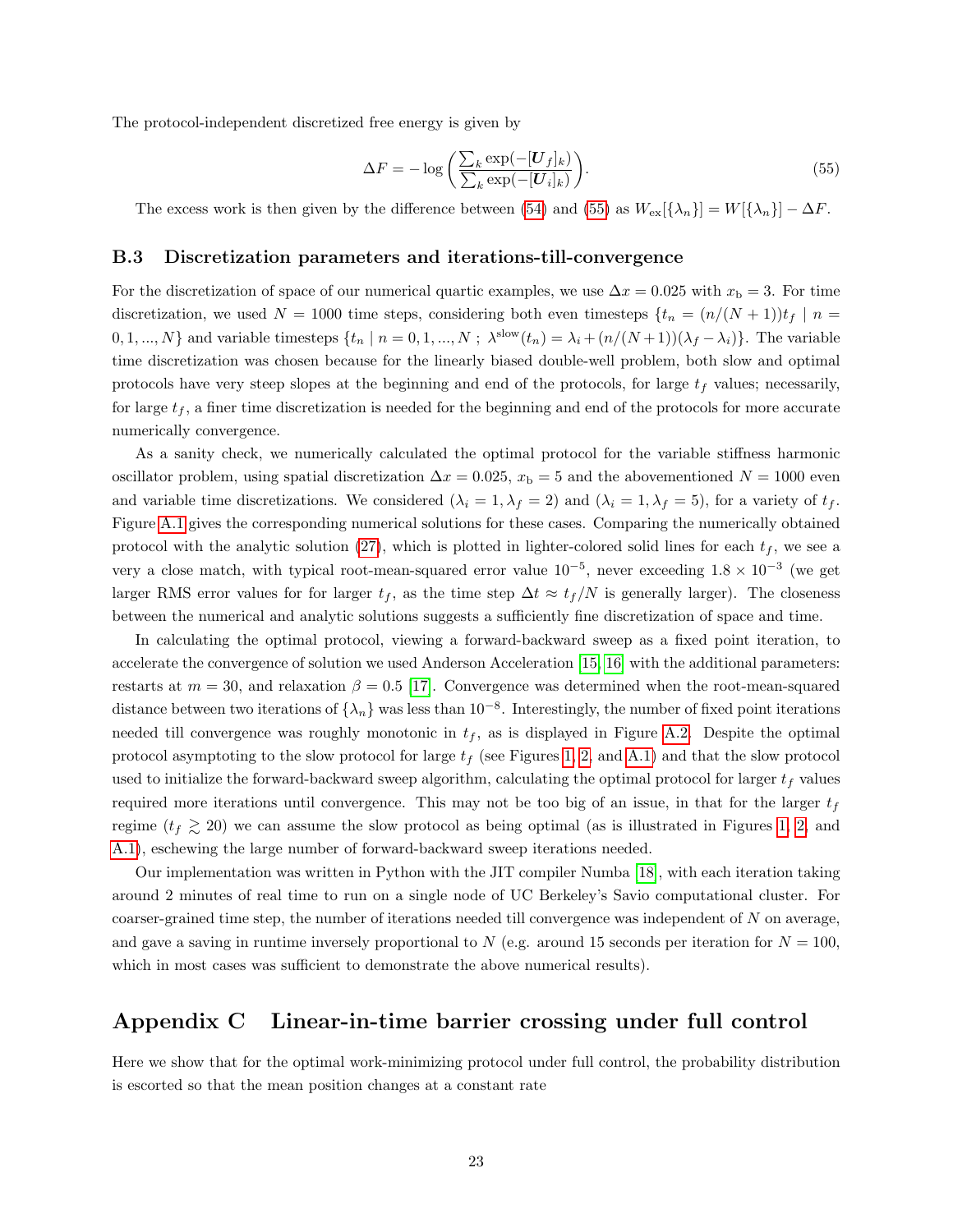$$
\frac{d\langle x \rangle}{dt} = \frac{d}{dt} \int \rho(x, t) x \, dx = \text{constant.}
$$
\n(56)

We observed that the time-evolution of the probability density under the optimal protocol for the partialcontrol linearly biased double-well problem approximates this, and very closely for most  $E_0$ ,  $t_f$  regimes, as depicted in Figures [3a](#page-11-0) and [3b.](#page-11-0) Our sketch derivation relies on results from optimal transport theory, and recent connections drawn for the entropy production-minimizing optimal protocols.

It may be shown [\[19,](#page-27-18) [20,](#page-28-0) [21,](#page-28-1) [22\]](#page-28-2) that the excess dissipation  $Q_{\text{ex}} = W_{\text{ex}} = W - \Delta F$  may be written as

$$
Q_{\text{ex}} = \int dt \int dx \,\rho(x,t) \, v(x,t)^2 \tag{57}
$$

where  $v$  is given by

$$
v(x,t) = -\partial_x[\log(\rho(x,t)) + U(x,t)].
$$
\n(58)

as to reproduce Fokker-Planck dynamics

$$
\partial_t \rho + \partial_x(\rho v) = 0. \tag{59}
$$

For the full-control entropy-minimizing problem with  $\rho(x, 0) = \rho_i(x)$  and  $\rho(x, t_f) = \rho_f(x)$  specified (i.e. the first optimization problem described in the Introduction), finding the optimal protocol is akin to solving the optimal transport problem

<span id="page-23-0"></span>
$$
Q_{\text{ex}}^* = \min_{v(x,t)} \int_0^{t_f} dt \int dx \,\rho(x,t) \, v(x,t)^2. \tag{60}
$$

Through results from optimal transport theory [\[23\]](#page-28-3), the optimal solution for [\(60\)](#page-23-0) (i.e. the dynamical optimal coupling) gives the optimal value

$$
Q_{\text{ex}}^* = \frac{\mathcal{W}(\rho_i, \rho_f)^2}{2t_f} \tag{61}
$$

where  $W(\rho_i, \rho_f)^2$  is the L<sup>2</sup>-Wasserstein metric; that the instantaneous incurred excess heat is constant

$$
\frac{dQ_{\text{ex}}^*}{dt} = \int dx \,\rho^*(x,t)\,v^*(x,t)^2 = \text{constant} \tag{62}
$$

for all  $t \in [0, t<sub>f</sub>];$  and, crucially for our derivation, that

$$
\frac{d\langle x\rangle}{dt} = \frac{d}{dt} \int dx \rho^*(x, t) x dx = \text{constant}
$$
\n(63)

for all  $t \in [0, t_f]$ , as the underlying dynamical optimal coupling between  $\rho_i(x)$  and  $\rho_f(x)$  consists solely of constant-velocity curves in Euclidean space [\[23\]](#page-28-3).

For the work-minimizing problem (i.e. the second optimization problem described in the Introduction, and what we consider in the paper for the partial-control case), we have  $\rho(x, 0) = \rho_i(x)$ ,  $U(x, 0) = U_i(x)$ , and  $U(x, t_f) = U_f(x)$  specified, with  $\rho(x, t_f)$  unconstrained. The quantity  $W_{\text{ex}}$  to minimize can be written with an additional term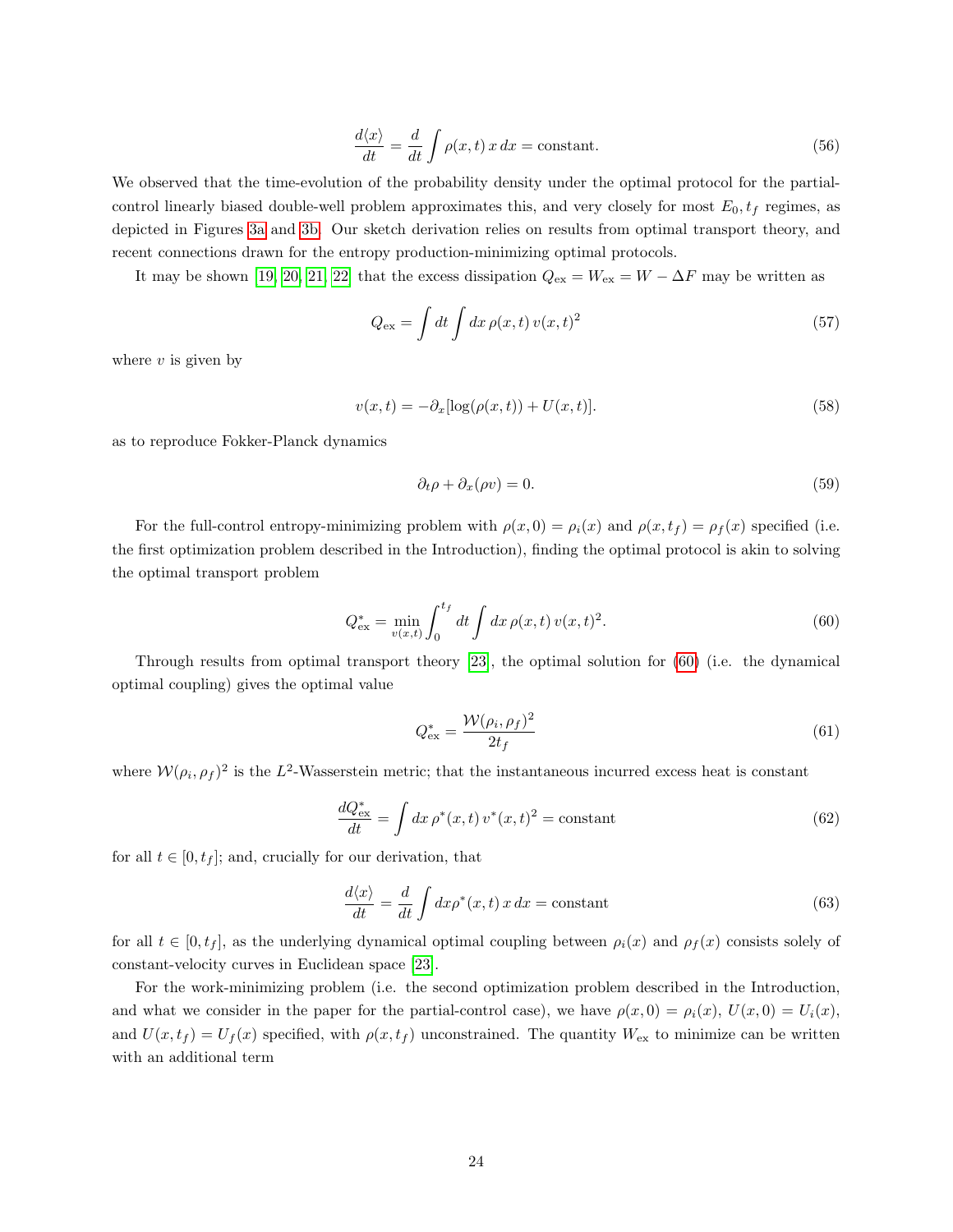<span id="page-24-0"></span>
$$
W_{\text{ex}}^{*} = \min_{\substack{v(x,t) \\ t \in [0,t_f]}} \left[ \int_0^{t_f} dt \int dx \, \rho(x,t) \, v(x,t)^2 + \int_{t_f}^{\infty} dt \int dx \, \rho(x,t) \, v_f(x,t)^2 \right] \tag{64}
$$

where

$$
v_f(x,t) = -\partial_x[\log(\rho(x,t)) + U_f(x)],\tag{65}
$$

fully specified by  $U_f(x)$ . The second term of [\(64\)](#page-24-0), which corresponds to the dissipation as  $\rho(x, t_f)$  relaxes to the equilibrium distribution of  $U_f$  post-protocol, is fully specified by  $\rho(x, t_f)$  at time  $t_f$ , as v is set to  $v_f$ without variation for  $t > t_f$ .

In general, optimal solution  $v^*(x,t)$  is different from the finite-time entropy minimization problem [\(60\)](#page-23-0), by the virtue of the existence of the second term in [\(64\)](#page-24-0). However, given the optimal solution  $\{v^*(x,t), \rho^*(x,t)\}$ for [\(64\)](#page-24-0), we have that  $v^*(x,t)$  is identical to the solution of the entropy-minimization problem [\(60\)](#page-23-0) with the same  $\rho_i(x)$  initial condition and specified  $\rho_f(x) = \rho^*(x, t_f)$  terminal condition; otherwise, there would be different  $v^*(x,t)$  leading to the same  $\rho^*(x,t_f)$ , with a smaller value of the first term of [\(64\)](#page-24-0).

Thus, one can conclude that for a work-minimizing optimal protocol with full control, the expected position is escorted with constant speed

$$
\frac{d\langle x\rangle}{dt} = \frac{d}{dt} \int \rho^*(x, t) \, x \, dx = \text{constant} \tag{66}
$$

for all  $t \in [0, t_f]$ .

Insofar as a partial-control optimal protocol approximates the full-control optimal protocol, it should be the case that

<span id="page-24-1"></span>
$$
\frac{d\langle x \rangle}{dt} \approx \text{constant},\tag{67}
$$

even if requiring the optimal protocol to be non-monotonic, as in the case of  $E_0 \sim 16, t_f \sim 0.2$  for the limited-control biased double-well problem.

Eq. [\(67\)](#page-24-1) is an exact equality for the analytic solution of a moving harmonic trap, as the average position evolves linearly in time [\(36\)](#page-17-4) under the optimal protocol. We see in Figures [3a](#page-11-0) and [3b](#page-11-0) that for the linearly biased double-well problem, the mean  $\langle x \rangle(t)$  of the probability distribution travels with near-constant velocity under the optimal protocol.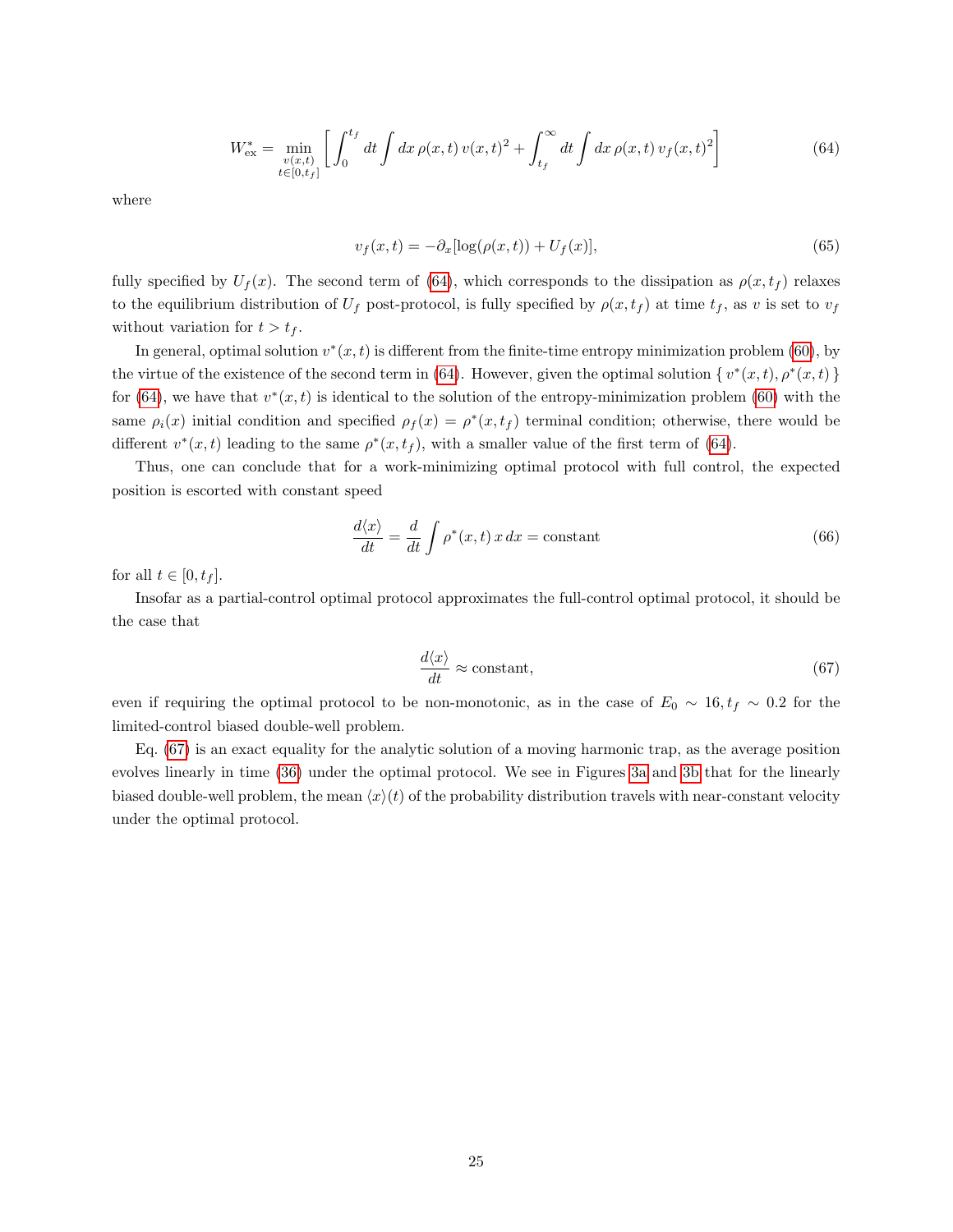<span id="page-25-0"></span>

Figure A.1: Numerical results for the harmonic oscillator  $U_{\lambda}(x) = \lambda x^2/2$ , for  $\lambda_i = 1, \lambda_f = 2$  (left column), and  $\lambda_i = 1, \lambda_f = 5$  (right column). Unlike the quartic and double-well cases, we have the analytical solutions given by  $\lambda(t) = (\lambda_i - \phi_i(1 + \phi_i t))/(1 + \phi_i t)^2$  with  $\phi_i = \left(-\frac{(1 + \lambda_f t_f) + \sqrt{1 + 2\lambda_i t_f + \lambda_i \lambda_f t_f^2}}\right)/(2t_f + \lambda_f t_f^2)$ , which are plotted in transparent bold for each  $t_f$  value. We see a very close fit between the numerically calculated optimal protocols and the analytical solutions in (a) and (b), with a typical root-mean-squared error value of  $10^{-5}$  due to quantization noise. The performance of the optimal protocol exceeds that of the other protocols in (c) and (d). In many ways, the quartic case in Figure [1](#page-8-0) is qualitatively similar to the harmonic case in both the form and performance of the optimal protocol.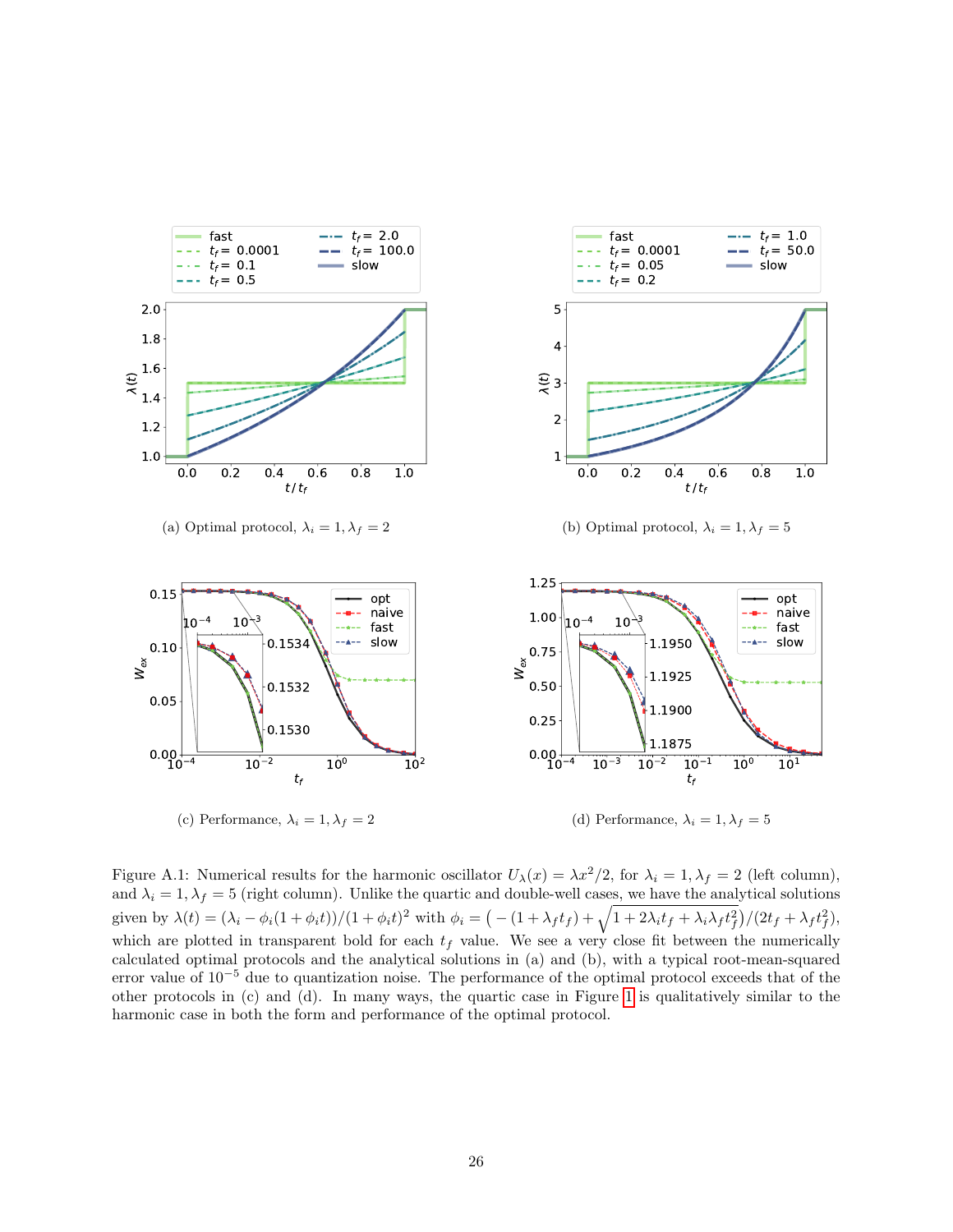<span id="page-26-0"></span>

Figure A.2: Number of forward backwards sweep iterations under Anderson Acceleration needed for convergence for the optimal protocols displayed in Figures [1,](#page-8-0) [2,](#page-10-0) and [A.1.](#page-25-0) We see that the number of iterations needed grows roughly monotonic with  $t_f$ , with the sole exception of the biased double-well problem at  $t_f = 0.2$ . Apparently, due to the non-monotonicity of the optimal protocol for  $t_f = 0.2$  as displayed in Figure [2b,](#page-10-0) it takes more iterations for the candidate  $\{\lambda^{(k)}\}$  to relax to the non-monotonic optimal protocol from its initialized value  $\{\lambda^{(0)}\} = \{\lambda^{\text{slow}}\}.$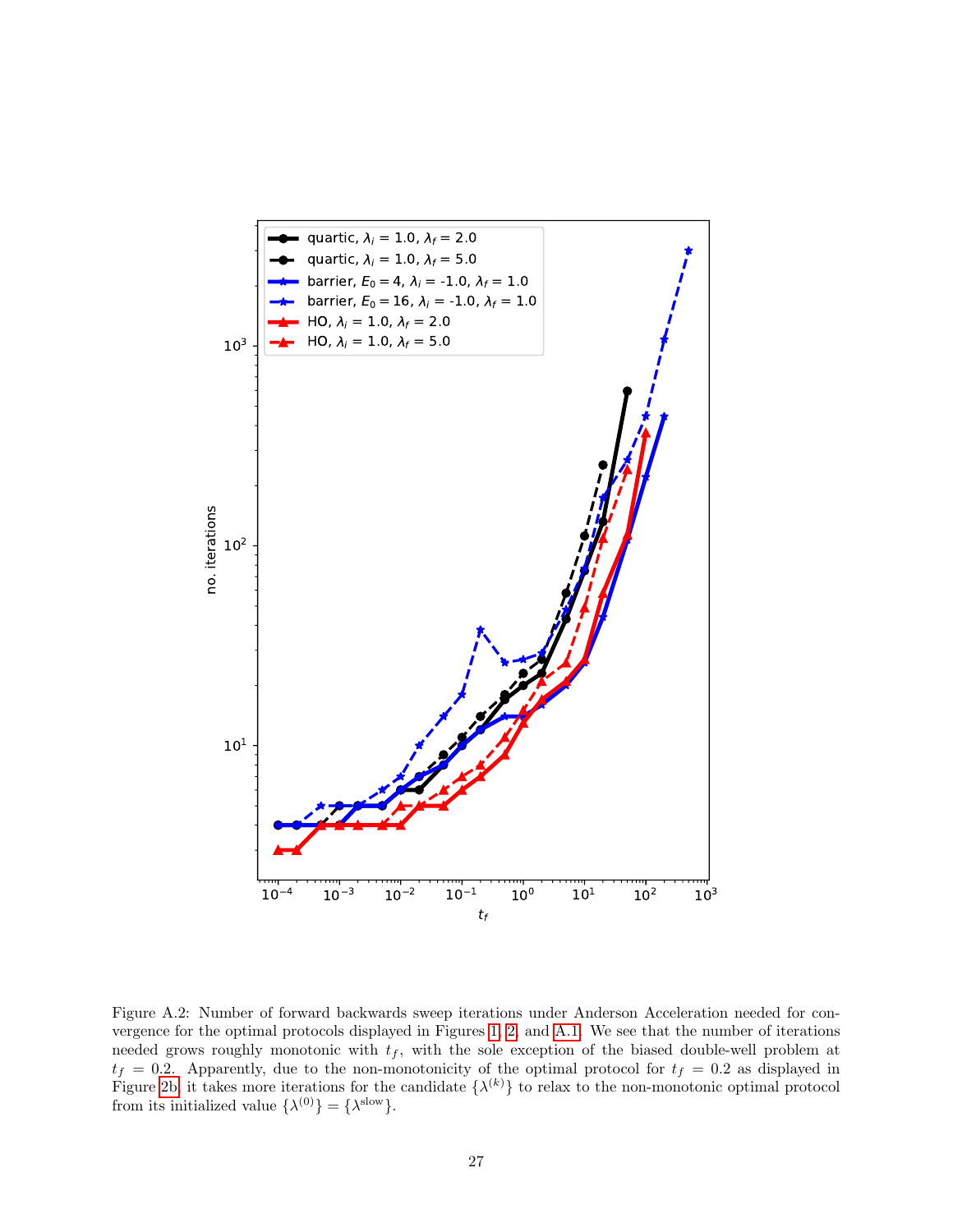# Appendix References

- <span id="page-27-0"></span>[1] Tim Schmiedl and Udo Seifert. "Optimal finite-time processes in stochastic thermodynamics". In: Physical review letters 98.10 (2007), p. 108301.
- <span id="page-27-1"></span>[2] Viktor Holubec, Klaus Kroy, and Stefano Steffenoni. "Physically consistent numerical solver for timedependent Fokker-Planck equations". In: Physical Review E 99.3 (2019), p. 032117.
- <span id="page-27-2"></span>[3] Hannes Risken. "Fokker-planck equation". In: The Fokker-Planck Equation. Springer, 1996, pp. 63–95.
- <span id="page-27-3"></span>[4] Robert Zwanzig. Nonequilibrium statistical mechanics. Oxford university press, 2001.
- <span id="page-27-4"></span>[5] Michael McAsey, Libin Mou, and Weimin Han. "Convergence of the forward-backward sweep method in optimal control". In: Computational Optimization and Applications 53.1 (2012), pp. 207–226.
- <span id="page-27-5"></span>[6] Suzanne Lenhart and John T Workman. Optimal control applied to biological models. Chapman and Hall/CRC, 2007.
- <span id="page-27-6"></span>[7] Marlis Hochbruck and Christian Lubich. "Exponential integrators for quantum-classical molecular dynamics". In: BIT Numerical Mathematics 39.4 (1999), pp. 620–645.
- <span id="page-27-7"></span>[8] Dominik L Michels and Mathieu Desbrun. "A semi-analytical approach to molecular dynamics". In: Journal of Computational Physics 303 (2015), pp. 336–354.
- <span id="page-27-8"></span>[9] Henghsiu Tsai and KS Chan. "A note on parameter differentiation of matrix exponentials, with applications to continuous-time modelling". In: Bernoulli 9.5 (2003), pp. 895–919.
- <span id="page-27-9"></span>[10] Steven Blaber, Miranda D Louwerse, and David A Sivak. "Steps Minimize Dissipation in Rapidly Driven Stochastic Systems". In: arXiv preprint arXiv:2105.04691 (2021).
- <span id="page-27-10"></span>[11] David A Sivak and Gavin E Crooks. "Thermodynamic metrics and optimal paths". In: Physical review letters 108.19 (2012), p. 190602.
- <span id="page-27-11"></span>[12] Neha S Wadia, Ryan V Zarcone, and Michael R DeWeese. "Solution to the Fokker-Planck equation for slowly driven Brownian motion: Emergent geometry and a formula for the corresponding thermodynamic metric". In: Physical Review E 105.3 (2022), p. 034130.
- <span id="page-27-12"></span>[13] Adrianne Zhong and Michael R. DeWeese. "Eigendecomposition calculation of friction tensor". In: (Forthcoming).
- <span id="page-27-13"></span>[14] Christopher Jarzynski. "Nonequilibrium equality for free energy differences". In: Physical Review Letters 78.14 (1997), p. 2690.
- <span id="page-27-14"></span>[15] Jesse A Sharp, Kevin Burrage, and Matthew J Simpson. "Implementation and acceleration of optimal control for systems biology". In: Journal of the Royal Society Interface 18.181 (2021), p. 20210241.
- <span id="page-27-15"></span>[16] Yue Peng et al. "Anderson acceleration for geometry optimization and physics simulation". In: ACM Transactions on Graphics (TOG) 37.4 (2018), pp. 1–14.
- <span id="page-27-16"></span>[17] Nicholas C Henderson and Ravi Varadhan. "Damped Anderson acceleration with restarts and monotonicity control for accelerating EM and EM-like algorithms". In: Journal of Computational and Graphical Statistics 28.4 (2019), pp. 834–846.
- <span id="page-27-17"></span>[18] Siu Kwan Lam, Antoine Pitrou, and Stanley Seibert. "Numba: A llvm-based python jit compiler". In: Proceedings of the Second Workshop on the LLVM Compiler Infrastructure in HPC. 2015, pp. 1–6.
- <span id="page-27-18"></span>[19] Andreas Dechant and Yohei Sakurai. "Thermodynamic interpretation of Wasserstein distance". In: arXiv preprint arXiv:1912.08405 (2019).